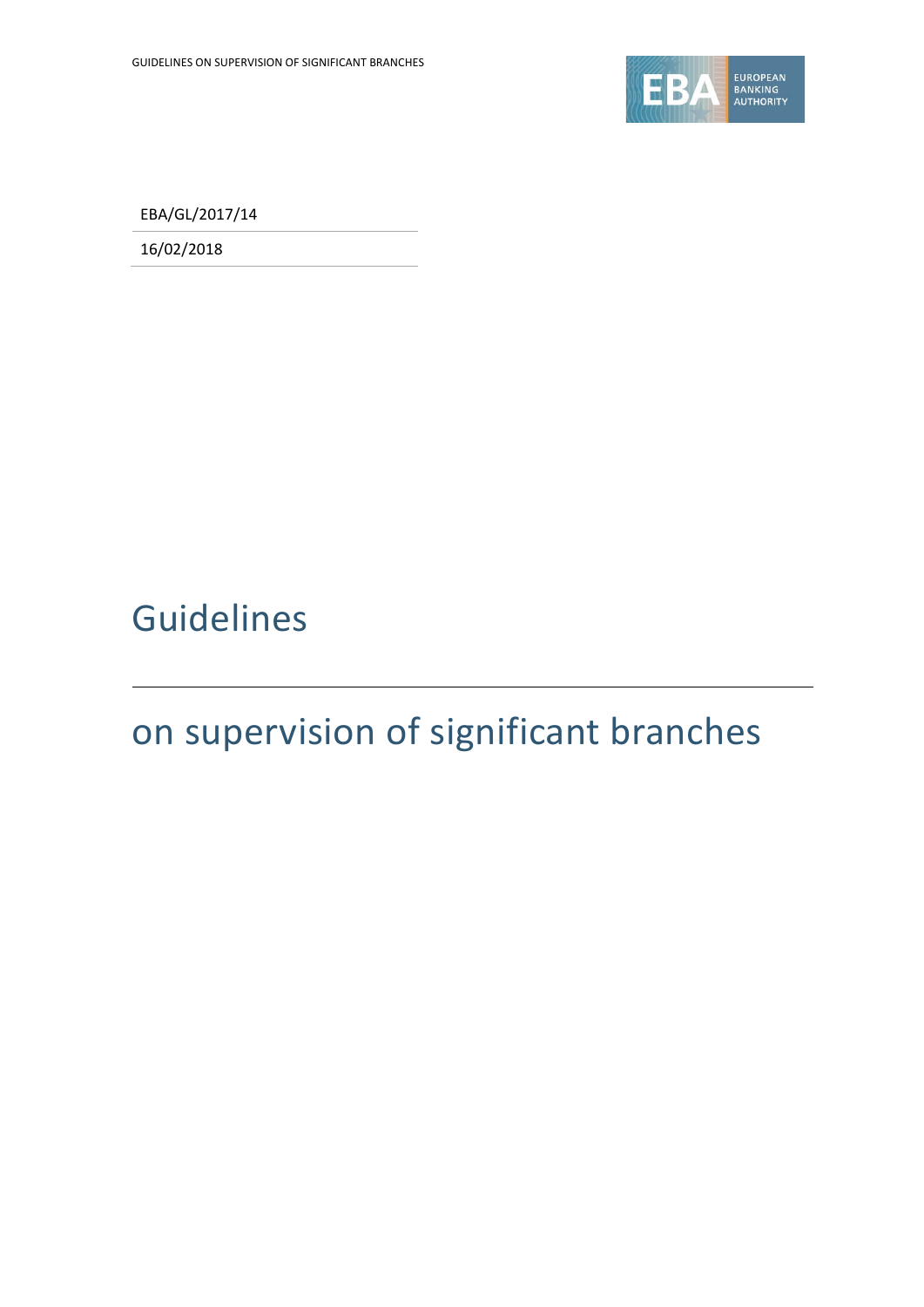

# 1. Compliance and reporting obligations

# Status of these guidelines

- 1. This document contains guidelines issued pursuant to Article 16 of Regulation (EU) No [1](#page-1-0)093/2010<sup>1</sup>. In accordance with Article 16(3) of Regulation (EU) No 1093/2010, competent authorities and financial institutions must make every effort to comply with the guidelines.
- 2. Guidelines set out the EBA's view of appropriate supervisory practices within the European System of Financial Supervision or of how Union law should be applied in a particular area. Competent authorities as defined in Article 4(2) of Regulation (EU) No 1093/2010 to whom guidelines apply should comply by incorporating them into their practices as appropriate (e.g. by amending their legal framework or their supervisory processes), including where guidelines are directed primarily at institutions.

### Reporting requirements

- 3. In accordance with Article 16(3) of Regulation (EU) No 1093/2010, competent authorities must notify the EBA that they comply or intend to comply with these guidelines, or otherwise give reasons for non-compliance, by 16/04/2018. In the absence of any notification by this deadline, competent authorities will be considered by the EBA to be non-compliant. Notifications should be sent by submitting the form available on the EBA website to [compliance@eba.europa.eu](mailto:compliance@eba.europa.eu) with the reference 'EBA/GL/2017/14'. Notifications should be submitted by persons with appropriate authority to report compliance on behalf of their competent authorities. Any change in the status of compliance must also be reported to the EBA.
- 4. Notifications will be published on the EBA website, in line with Article 16(3).

<span id="page-1-0"></span><sup>1</sup> Regulation (EU) No 1093/2010 of the European Parliament and of the Council of 24 November 2010 establishing a European Supervisory Authority (European Banking Authority), amending Decision No 716/2009/EC and repealing Commission Decision 2009/78/EC, (OJ L 331, 15.12.2010, p. 12).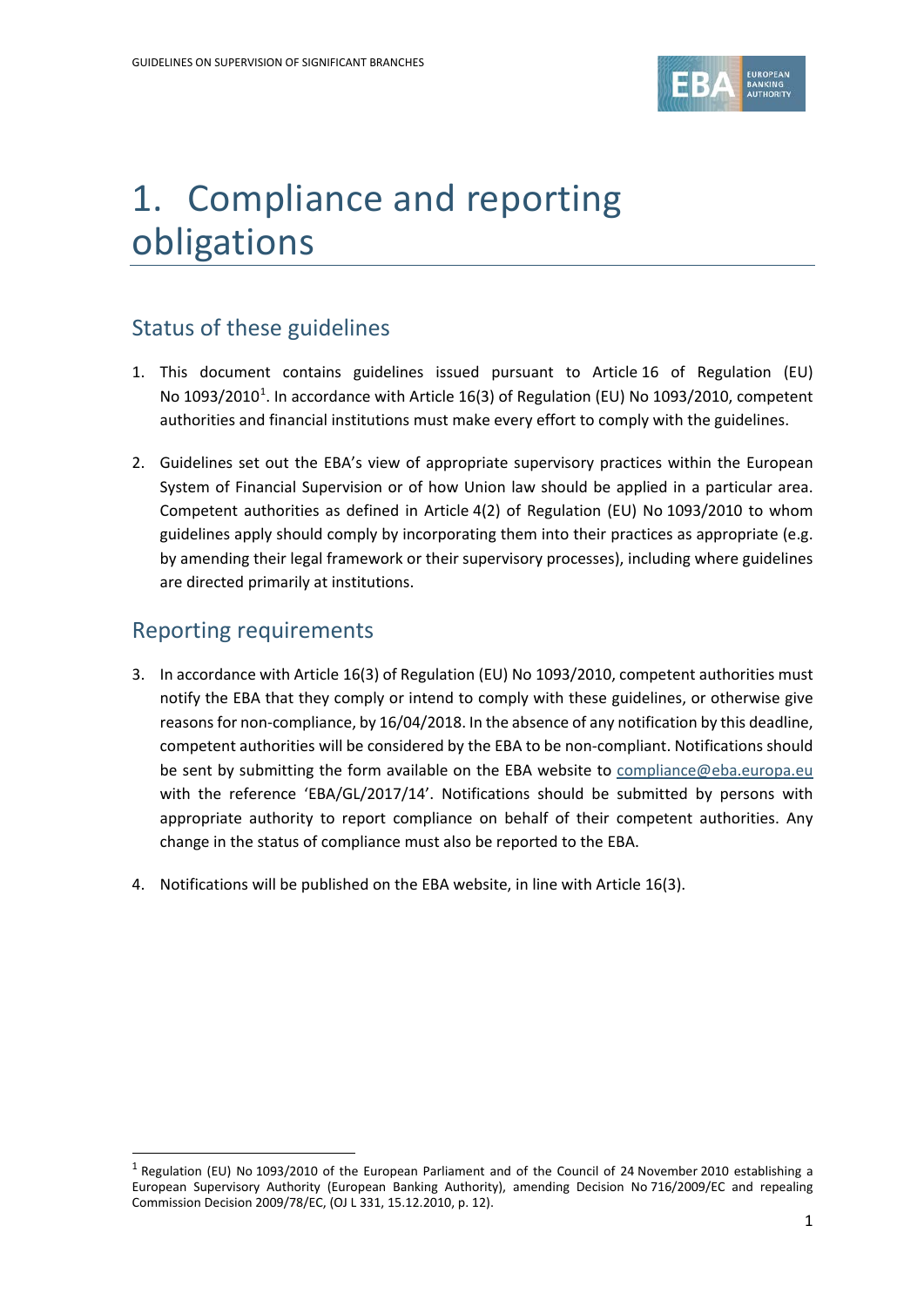

# 2. Subject matter, scope and definitions

### Subject matter

5. These guidelines specify how the consolidating supervisor and the home and host competent authorities should, within the framework of colleges of supervisors established either under Article 116 or under Article 51(3) of Directive [2](#page-2-0)013/36/EU<sup>2</sup>, cooperate to supervise and coordinate the exercise of their powers referred to in Title V, Chapter 4 and Title VII, Chapters 1 and [3](#page-2-1) of the Directive and in Title II, Section 2 of Directive 2014/59/EU<sup>3</sup> in relation to branches of Union institutions established in another Member State.

#### Addressees

6. These guidelines are addressed to competent authorities as defined in point (i) of Article 4(2) of Regulation (EU) No 1093/2010<sup>[4](#page-2-2)</sup>.

### **Definitions**

7. Unless otherwise specified, terms used and defined in Regulation (EU) No 575/2013, Directive 2013/36/EU or Directive 2014/59/EU have the same meaning in these guidelines.

<span id="page-2-0"></span><sup>2</sup> OJ L 176/338.

<span id="page-2-1"></span><sup>3</sup> OJ L 173/90.

<span id="page-2-2"></span> $4$  OJ L 176/1.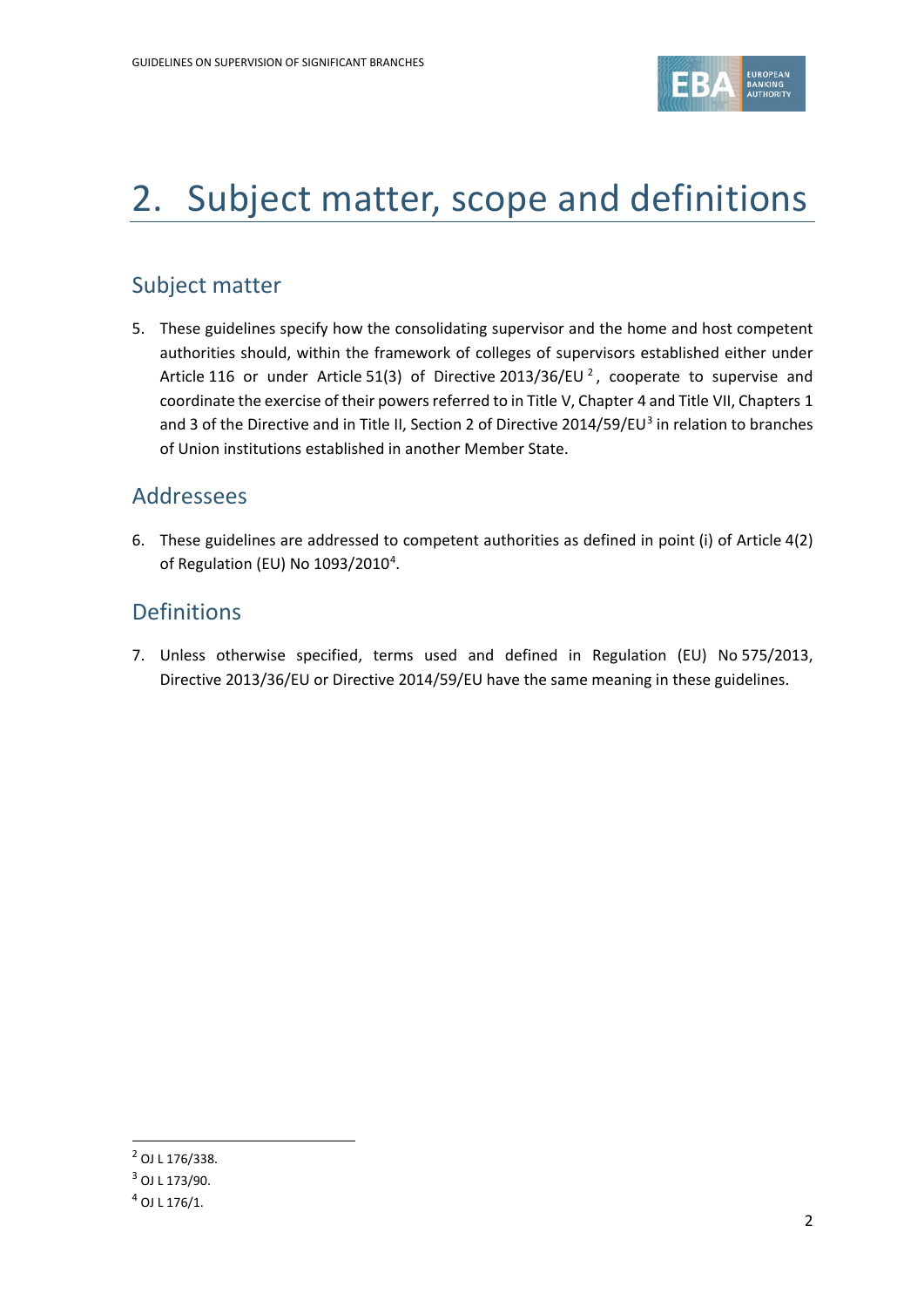

# 3. Implementation

# Date of application

8. These guidelines apply from 1 January 2018*.*

### Assistance in application

9. Where dissenting views arise among competent authorities on issues relating to these guidelines, those authorities should endeavour to file with the EBA a request as referred to in Article 31(c) of Regulation (EU) No 1093/2010. Where a request has been filed, all the competent authorities involved should provide adequate information to the EBA, including arguments supporting their distinct views, to enable the EBA to form an opinion on the disputed issues; all the competent authorities involved should subsequently endeavour to take into account the EBA's opinion.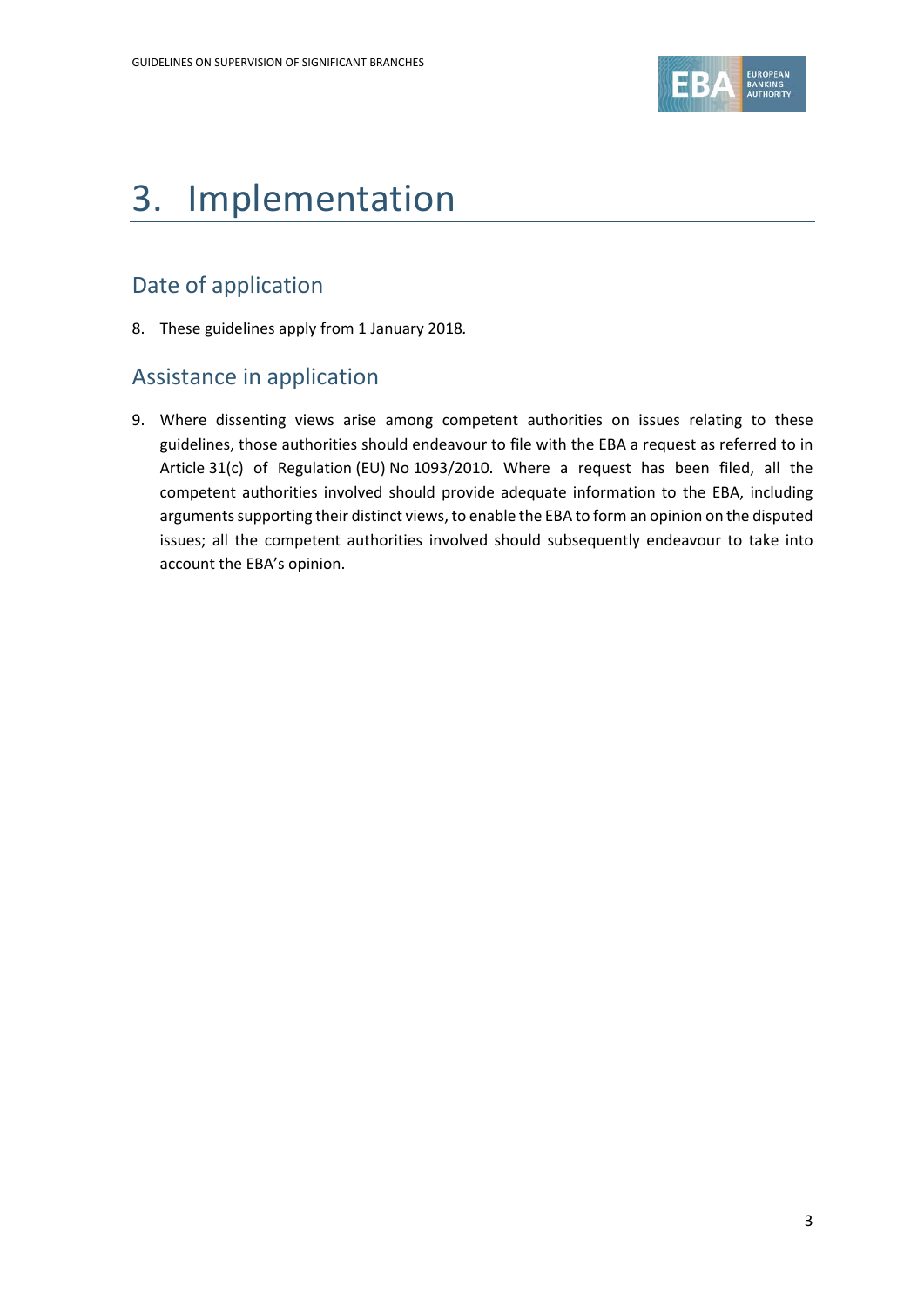

# 4. Assessment of branch significance and intensification test

- 10. Competent authorities should assess and determine, in accordance with the process and criteria specified in this section, whether a branch that has been designated significant in accordance with Article 51 of Directive 2013/36/EU also satisfies the intensification test.
- 11. Where, in a college of supervisors referred to in Article 116 of Directive 2013/36/EU, the consolidating supervisor and the home competent authority of a given branch are different, they should work in close cooperation on the basis of Section 5.8 to ensure that the branch is supervised in accordance with these guidelines.

### 4.1 Branch significance and mapping: initial assessment and updates

- 12. Without prejudice to the stipulations of Article 51 of Directive 2013/36/EU, the consolidating supervisor or the home competent authority should, in the context of the mapping of the institution or the group performed in accordance with Articles 2 and 23 of Commission Delegated Regulation (EU) 2016/98 and Articles 2 and 17 of Commission Implementing Regulation (EU) 2016/99, conduct its own assessment of the importance of a given branch for that particular institution or group on the basis of the criteria referred to in paragraphs 28-31.
- 13. The consolidating supervisor or the home competent authority should note its assessment of the branch's importance to the institution or the group in the relevant field of the mapping template referred to in Articles 2 and 17 and Annex I of Commission Implementing Regulation (EU) 2016/99.
- 14. Where the consolidating supervisor or the home competent authority has, on the basis of its assessment, determined that a branch is important for the institution or the group, it should communicate its view to the host competent authority, independently or in the process of finalising the mapping of the institution or the group in accordance with Article 2 of Commission Implementing Regulation (EU) 2016/99, and invite that authority to consider applying the process referred to in Article 51 of Directive 2013/36/EU to determine the branch to be significant.
- 15. Where the consolidating supervisor or the home competent authority has communicated to the host competent authority that it considers the branch important for the institution or for the group, the host competent authority should consider whether to apply the process set out in Article 51 of Directive 2013/36/EU and provide, either independently or in the context of its views or comments on the mapping of the institution or the group referred to in Article 2 of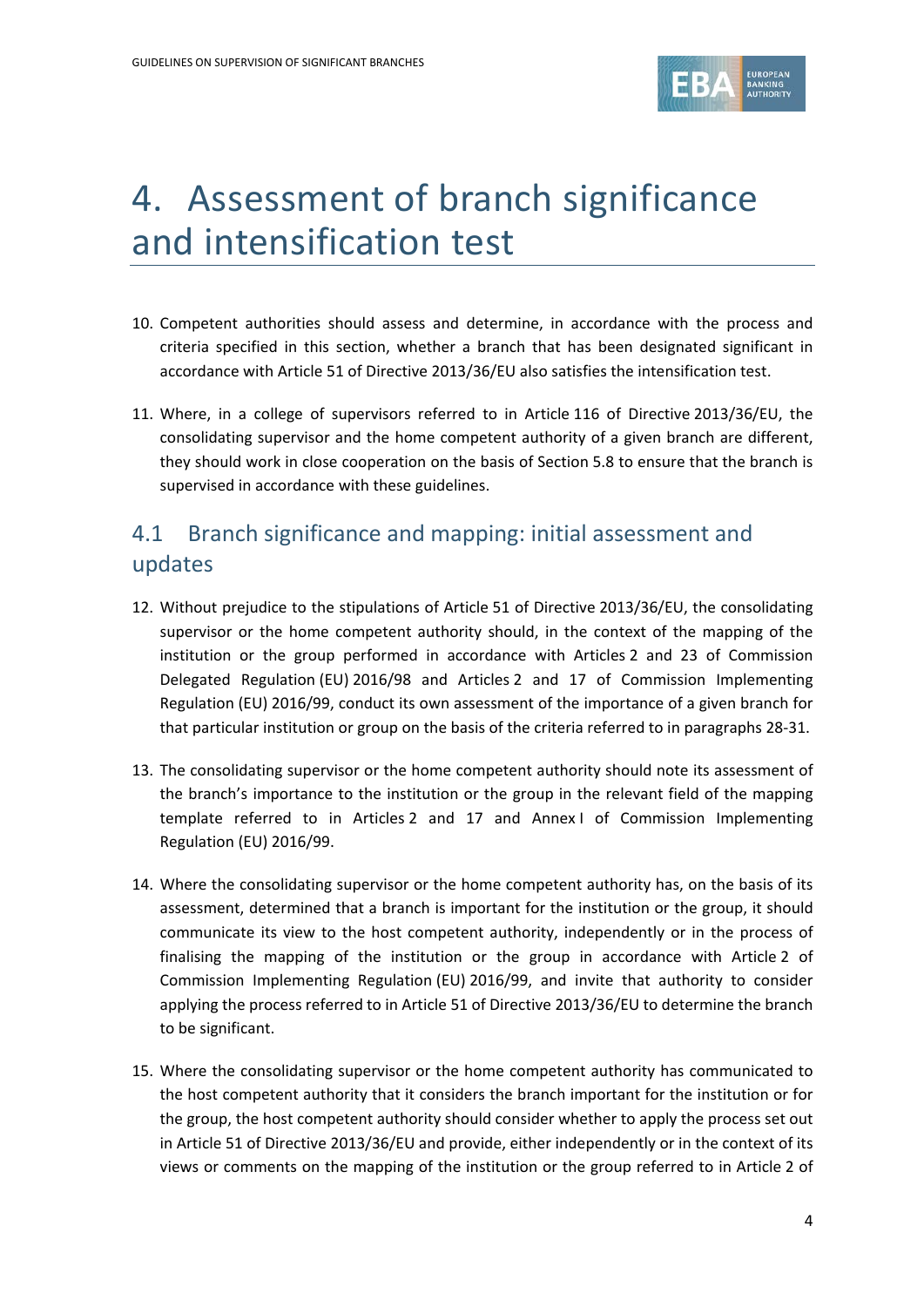

Commission Implementing Regulation (EU) 2016/99, the consolidating supervisor or the home competent authority with its views.

- 16. The consolidating supervisor or the home competent authority should assess the importance for the institution or the group of a given branch on a periodic basis and at least during every update of the mapping of the institution or the group referred to in Article 2 of Commission Implementing Regulation (EU) 2016/99. The host competent authority should ensure continuous monitoring of the conditions set out in Article 51 of Directive 2013/36/EC for branches established within its supervisory remit.
- 17. Where the consolidating supervisor or the home competent authority considers the branch important for the institution or the group, but the host competent authority does not deem it significant within the meaning of Article 51 of Directive 2013/36/EC, the consolidating supervisor or the home competent authority should nevertheless invite the host competent authority to participate in the college of supervisors in accordance with Article 3(2) of Commission Delegated Regulation (EU) 2016/98 and Article 3(1)(b) of Commission Implementing Regulation (EU) 2016/99.
- 18. After the branch has been designated significant in accordance with Article 51 of Directive 2013/36/EU, the consolidating supervisor and the home competent authority should, without undue delay, update the mapping of the institution or the group. In particular, it should be noted in the mapping of the institution or the group whether the host competent authority participates in the relevant college as a member (significant branch) or as an observer (nonsignificant branch), as provided for in Article 4 of Commission Delegated Regulation (EU) 2016/98, and the list of the college's members and observers should be updated accordingly.

#### 4.2 Supervisory intensification test for significant branches

#### **4.2.1 The process of the intensification test**

- 19. The consolidating supervisor and the home and host competent authorities should cooperate on the basis of the following paragraphs and endeavour to make a common assessment and arrive at a common conclusion on whether a branch that has been determined to be significant in accordance with Article 51 of Directive 2013/36/EU also satisfies the intensification test and should therefore be deemed a 'significant-plus' branch for the purposes of these guidelines and be subject to the intensified supervision referred to in Section 5. This common conclusion should be communicated to the institution and the EU parent institution by the consolidating supervisor and the home competent authority.
- 20. The consolidating supervisor and the home and host competent authorities should agree on the timeline and the process for the performance of the intensification test, and on the preparation of the common conclusion on whether this test is satisfied.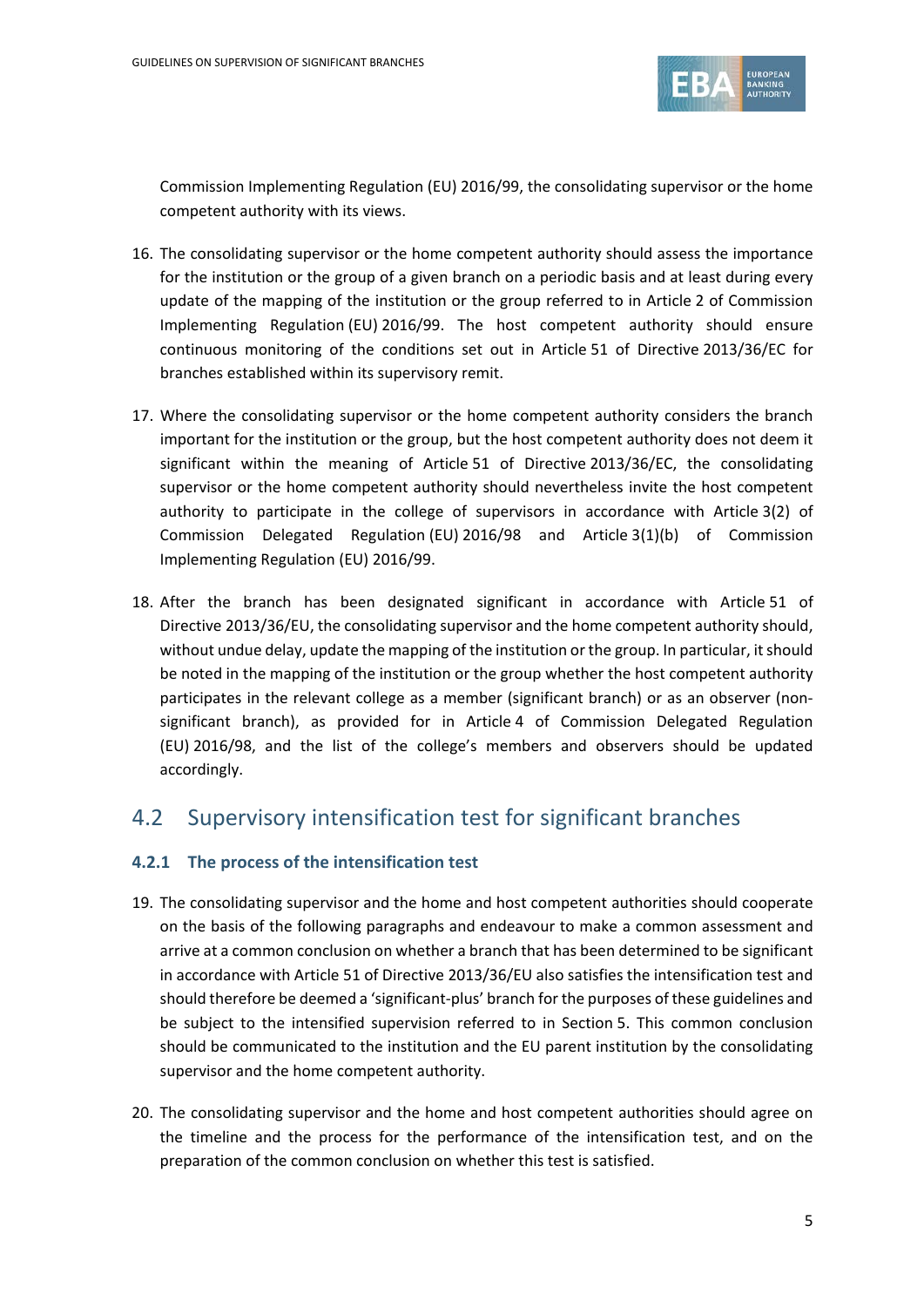

- 21. The consolidating supervisor and the home and host competent authorities should endeavour to perform their common assessment of whether the conditions of the intensification test are satisfied making use of information already available from COREP and FINREP, as well as other information already collected from the institution, including from the institution's or the group's ICAAP or ILAAP. For that purpose and without prejudice to Article 28 of Commission Delegated Regulation (EU) 2016/98, the consolidating supervisor and the home and host competent authorities should also exchange within the college framework any further information necessary.
- 22. Where dissenting views on the outcome of the intensification test arise among the authorities and a common conclusion is prevented, the authorities should file with the EBA a request as referred to in Article 31(c) of the EBA Regulation along with all information necessary for the EBA to form an opinion on the disputed issues and assist the authorities in coming to a common conclusion. All the competent authorities involved should take into account the EBA's opinion and settle the issue accordingly.
- 23. The consolidating supervisor or the home competent authority should ensure that a branch that satisfies the intensification test is duly noted in the mapping of the institution or the group and that information is communicated to the supervisory college as appropriate.
- 24. The consolidating supervisor and the home and host competent authorities should review their common conclusion on the outcome of the intensification test at least annually and update it. For the review and the update, paragraphs 20-23 and Section 4.2.2 apply.
- 25. Competent authorities should ensure that a branch no longer satisfying the intensification test remains a significant branch for the purposes of Article 51 of Directive 2013/36/EU unless reassessed otherwise under the provisions of that Article, as the assessment procedures remain separate.

#### **4.2.2 Criteria for the intensification test**

- 26. The consolidating supervisor and the home and host competent authorities should perform the intensification test having regard to the size, scope, nature and systemic importance of the branch's activities in the host Member State and to its significance for the institution or the group.
- 27. The consolidating supervisor and the home and host competent authorities should consider that a significant branch should be further assessed only if that branch is providing critical functions within the meaning of Directive 2014/59/EU on the basis of information from the (group) recovery or the (group) resolution plan, in the following areas:
	- (a) retail banking;
	- (b) corporate banking;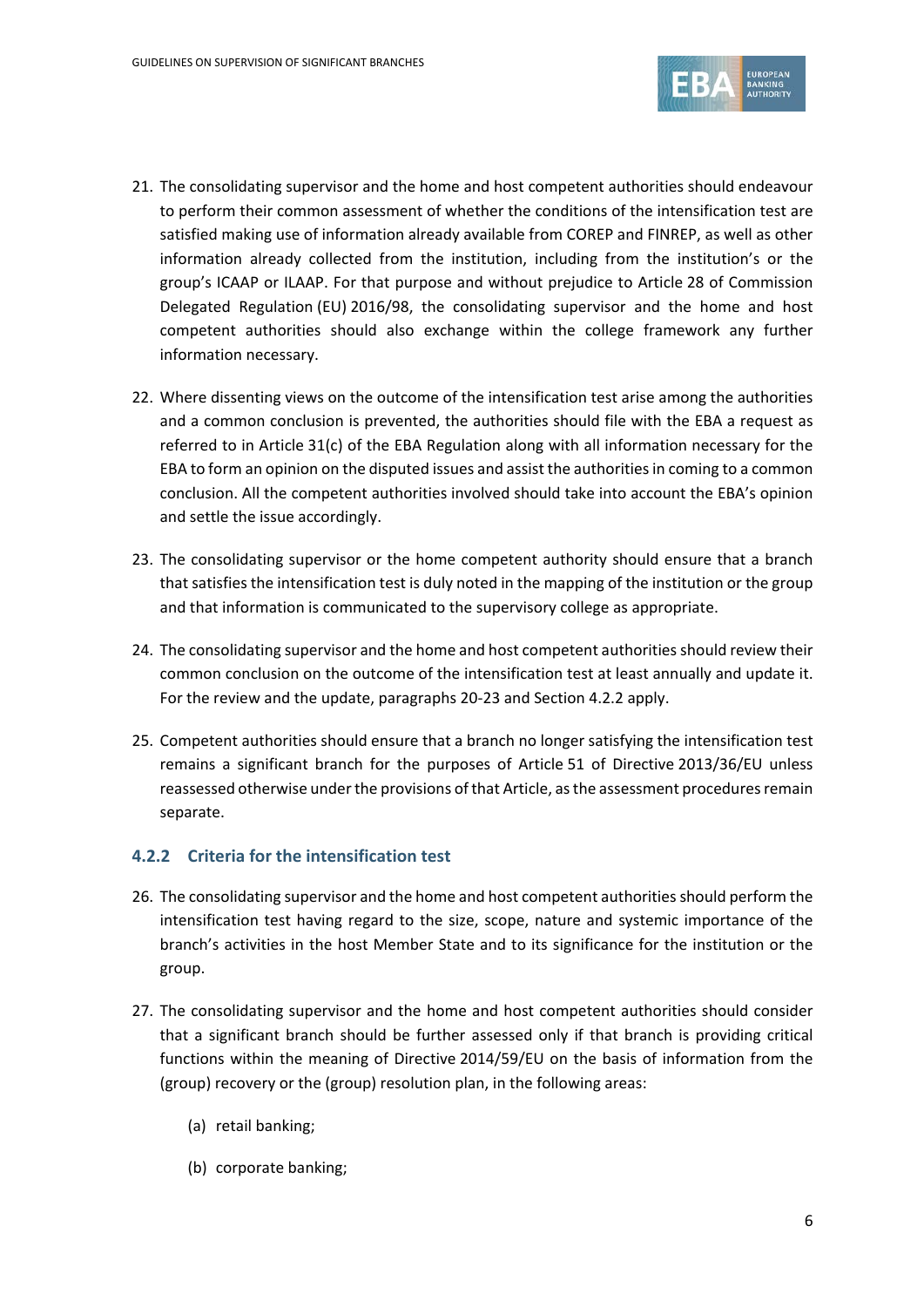

- (c) payments, clearing, settlement;
- (d) custody;
- (e) intra-financial system borrowing and lending; or
- (f) investment banking.
- 28. The consolidating supervisor and the home and host competent authorities should consider whether a significant branch that provides critical functions also satisfies the following conditions:
	- (a) the branch is important for the institution or for the group; or
	- (b) the branch is of significant importance to the financial stability of the host Member State.
- 29. A significant branch providing critical functions should be considered important for the institution or for the group where the branch meets one or more of the conditions referred to in Article 7(2)(a)-(e) of Commission Delegated Regulation (EU) 2016/1075 either for the institution or for the group.
- 30. Competent authorities should also consider a significant branch important for the institution or the group where, on the basis of any information submitted by the institution or the EU parent undertaking including for the purposes of the ICAAP, ILAAP, recovery plan or any other planning, the branch has been referred to as being important, either for the institution or for the group.
- 31. For the purposes of the assessment of whether a significant branch providing critical functions should be considered of significant importance to the financial stability of the host Member State, competent authorities should consider if the branch meets any of the following criteria:
	- (a) the market share of the branch in terms of deposits exceeds 4% in the host Member State;
	- (b) the branch total assets (assets associated with the branch) form a significant part of the GDP of the host Member State (i.e. are greater than 4% of GDP);
	- (c) the branch total assets (assets associated with the branch) form a significant part of the total assets of the host Member State banking system (i.e. are greater than 4% of total assets of the host Member State banking system); or
	- (d) the branch can be considered systemically important on similar grounds to other systemically important institutions(O-SII) based on the assessment specified in the EBA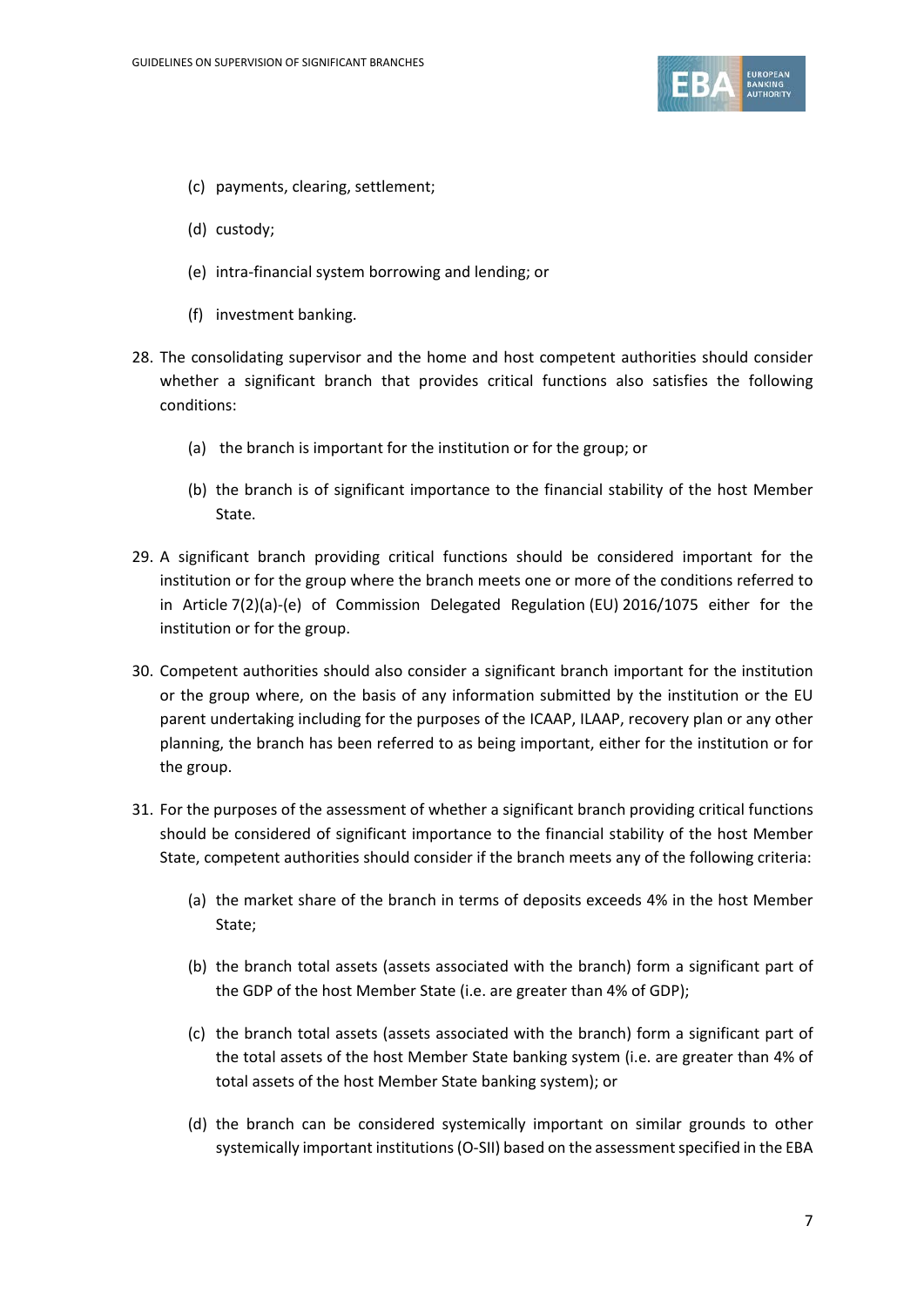

guidelines<sup>[5](#page-8-0)</sup> when applied to branch-specific data, where they are available. Given the extent of the integration of branches and the support received from institutions, competent authorities could also consider setting higher thresholds for O-SII scoring for the purpose of identifying branches that satisfy the intensification test.

<span id="page-8-0"></span><sup>5</sup> EBA Guidelines on the criteria to determine the conditions of application of Article 131(3) of Directive 2013/36/EU in relation to the assessment of other systemically important institutions (EBA/GL/2014/10).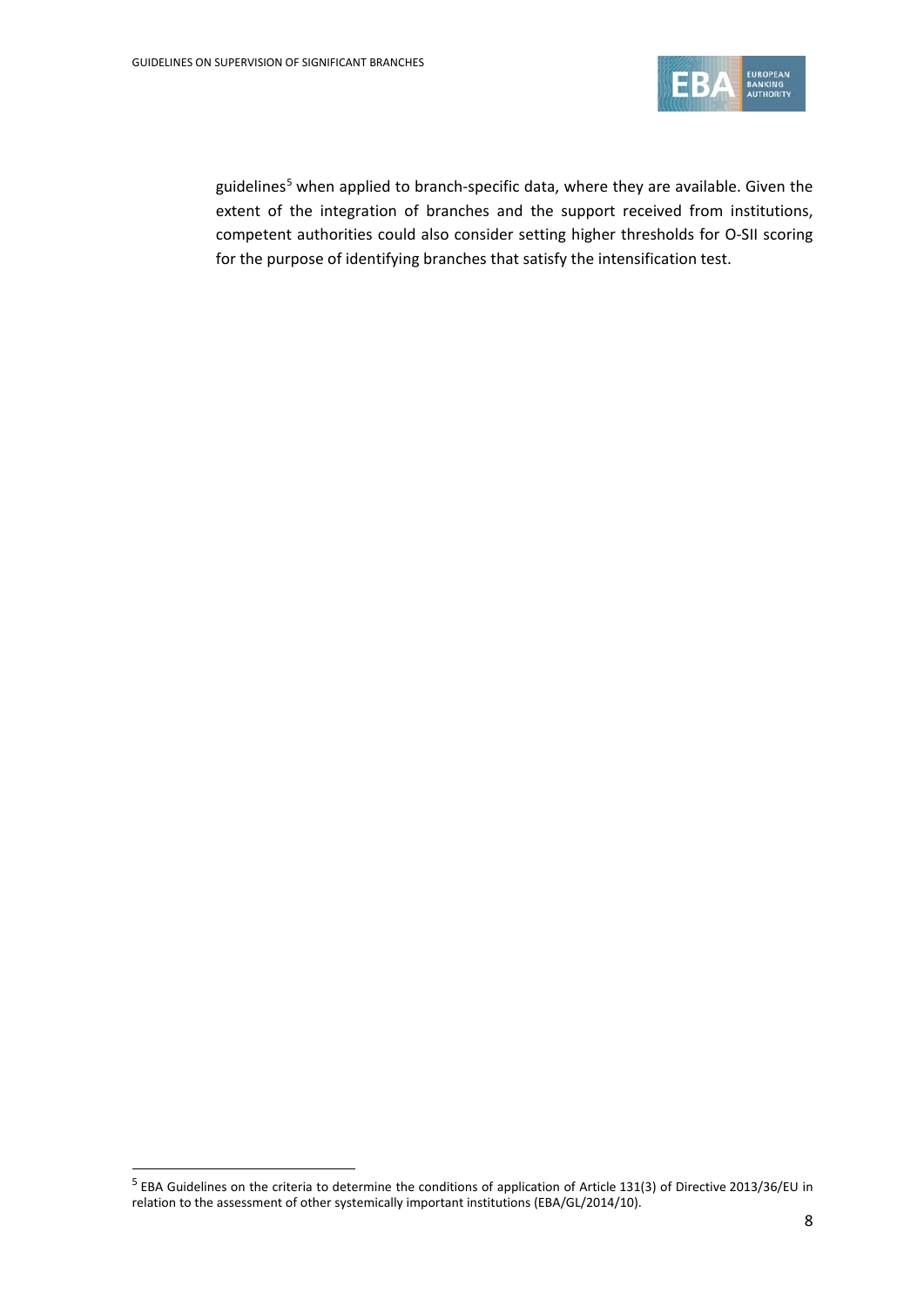

# 5. Ongoing supervision of significantplus branches

- 32. The ongoing supervision of branches that satisfy the intensification test (significant-plus branches) should be organised and performed in accordance with the tasks and responsibilities of the consolidating supervisor and the home and host competent authorities referred to in Directives 2013/36/EU and in Directive 2014/59/EU and having regard to Sections 5.1 to 5.8 of these guidelines.
- 33. The consolidating supervisor and the home and host competent authorities should endeavour to ensure that the operational context of the college fully enables the supervision of the significant-plus branches in accordance with these guidelines.

### 5.1 Branch risk assessment

- 34. The consolidating supervisor and the home and host competent authorities should ensure that the significant-plus branch is subject to effective and efficient supervisory assessment under the supervisory review and evaluation process (SREP) applied to the institutions and the group in accordance with Article 97 of Directive 2013/36/EU and the EBA's *Guidelines on common procedures and methodologies for SREP*[6](#page-9-0). In particular, the consolidating supervisor or the home competent authority should ensure that the group risk assessment or the SREP report of an institution referred to in Commission Implementing Regulation (EU) No 710/2014 includes a distinct and noticeable reference to the supervisory assessment of any significant-plus branch, including an assessment of the material risks that the branch is or might be exposed to, the branch's business model and strategy, and the risks that the branch poses to the financial system in the host Member State (the branch risk assessment).
- 35. This branch risk assessment should be included as an annex to the group risk assessment report or the SREP report for the institution.
- 36. Institutions or significant-plus branches should not be required to prepare branch-specific ICAAP or ILAAP information. The consolidating supervisor or the home competent authority should ensure that the institution's ICAAP and ILAAP information collected in accordance with the EBA's *Guidelines on ICAAP and ILAAP information collected for SREP purposes*[7](#page-9-1) duly covers significant-plus branches and adequately reflects their risks exposures, as well as the capital and liquidity allocated to cover those risks. For that purpose, the consolidating supervisor or the home competent authority should ensure that an institution a branch of which has satisfied

<span id="page-9-0"></span> $6$  EBA/GL/2014/13.

<span id="page-9-1"></span><sup>7</sup> EBA/GL/2016/10.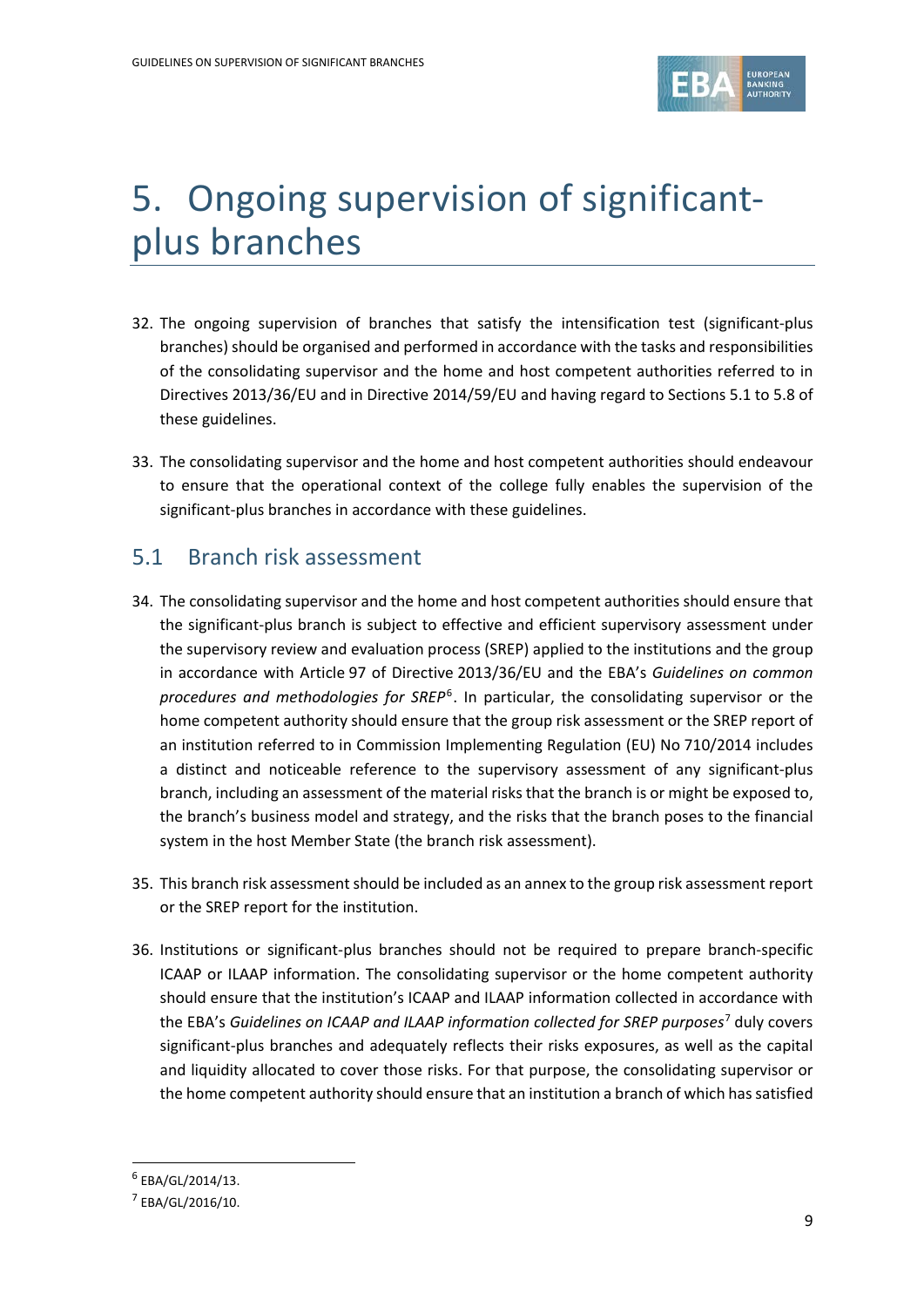

the intensification test is allowed, following the communication of the common conclusion of the authorities, sufficient time to prepare such branch-specific information.

- 37. The consolidating supervisor or the home competent authority should ensure that the branch risk assessment captures the assessment of all SREP elements that are relevant to the branch. For that purpose, the branch risk assessment should not include an assessment of capital adequacy, as this is not relevant at branch level; however, the assessment should include an assessment of the appropriateness of internal capital and liquidity allocation to the risk exposures taken by the institution through the significant-plus branch prepared on the basis of the group's or the institution's ICAAP and ILAAP information, as this may be deemed relevant to the branch. At a minimum, the branch risk assessment should include the outcomes of an assessment of the following elements:
	- (a) branch-specific business model and strategy and its role/position within the business model and strategy of an institution;
	- (b) branch-specific governance, risk management controls, and the extent to which the branch is integrated into the internal governance and institution-wide controls of the institution;
	- (c) material risks to capital, liquidity and funding that the branch is or might be exposed to, as specified in the EBA's *Guidelines on common procedures and methodologies for SREP*, and any risks to the viability of the institution that stem or may stem from the risks taken by the institution through the significant-plus branch;
	- (d) the risk that the branch may pose to the financial system of the host Member State;
	- (e) the macroeconomic environment in which the branch operates.
- 38. In addition to the above, the branch risk assessment should provide an overview of any findings of on-site inspections and on-the-spot checks performed by the competent authority of the home or host Member State relevant to the risk assessment of the institution or the financial system in the host Member State.
- 39. In preparing the branch risk assessment, the consolidating supervisor or the home competent authority should ensure that it has obtained and duly considered appropriate input from the host competent authority. The host competent authority should, at a minimum, provide the following input:
	- (a) information on and an assessment of the branch-specific business model and strategy in the context of the host Member State operating environment;
	- (b) information on and an assessment of the risks that the branch may pose to the financial stability of the host Member State;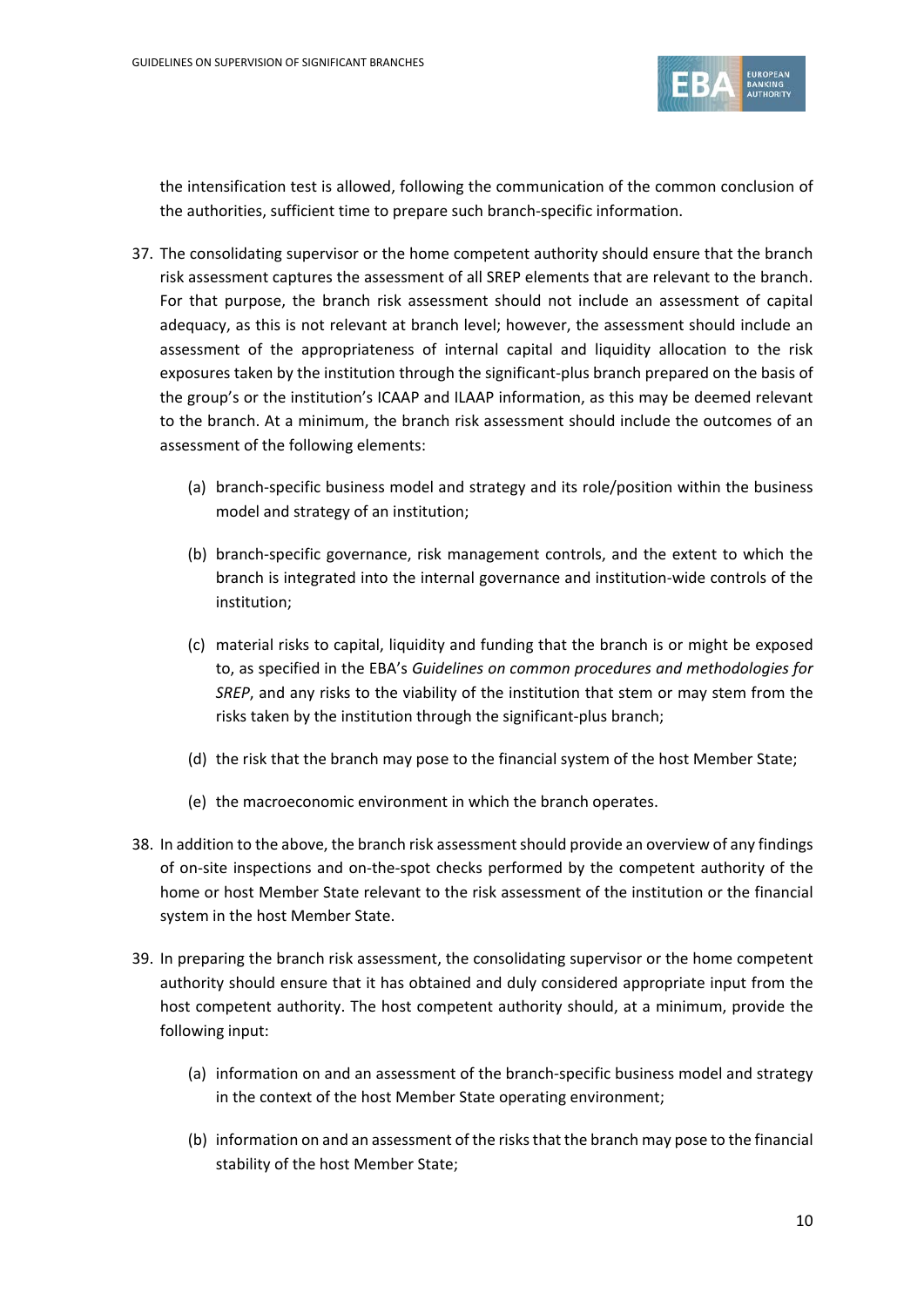

- (c) a description and an assessment of the conduct risk and information on any conduct risk events in relation to the branch operations;
- (d) a description and an assessment of the macroeconomic environment in which the branch operates.
- 40. The host competent authority should provide the input specified in the above paragraph based on the information that it has available, including from:
	- (a) the statistical and financial stability reporting referred to in Articles 40 and 52 of Directive 2013/36/EU;
	- (b) any on-the spot branch checks and inspections in accordance with Section 5.3;
	- (c) information received from the consolidating supervisor or home competent authority in accordance with Section 5.4;
	- (d) information from any meetings with the branch's management in accordance with Section 5.6; and
	- (e) any other information available to the competent authorities.
- 41. The consolidating supervisor and the home and host competent authorities should coordinate the timing of the development of the branch risk assessment to reflect the timing of the preparation of the group risk assessment or the SREP reports (i.e. the SREP cycle). Where relevant, such coordination should be performed within the framework of the college of supervisors and be reflected in the college supervisory examination programme (college SEP) and timetable for reaching a joint decision on institution-specific prudential requirements in accordance with Commission Implementing Regulation (EU) No 710/2014.

# 5.2 Coordination of activities and supervisory examination programme

- 42. The college SEP referred to in Article 11 and Article 20 of Commission Implementing Regulation (EU) 2016/99 should, in the case of a significant-plus branch, take into account the outcome of that branch's risk assessment performed in accordance with Section 5.1.
- 43. Where the branch risk assessment has identified significant risks to capital, liquidity and funding that the branch is or might be exposed to, and/or risks to the viability of the institution stemming from the branch, including from the branch's governance and risk controls, the conclusions of the assessment should inform the supervisory activities planned by the consolidating supervisor and the home and host authorities to be noted in the college SEP.
- 44. While developing the college SEP, the consolidating supervisor and the home and host competent authorities should discuss the allocation of work and division of tasks for the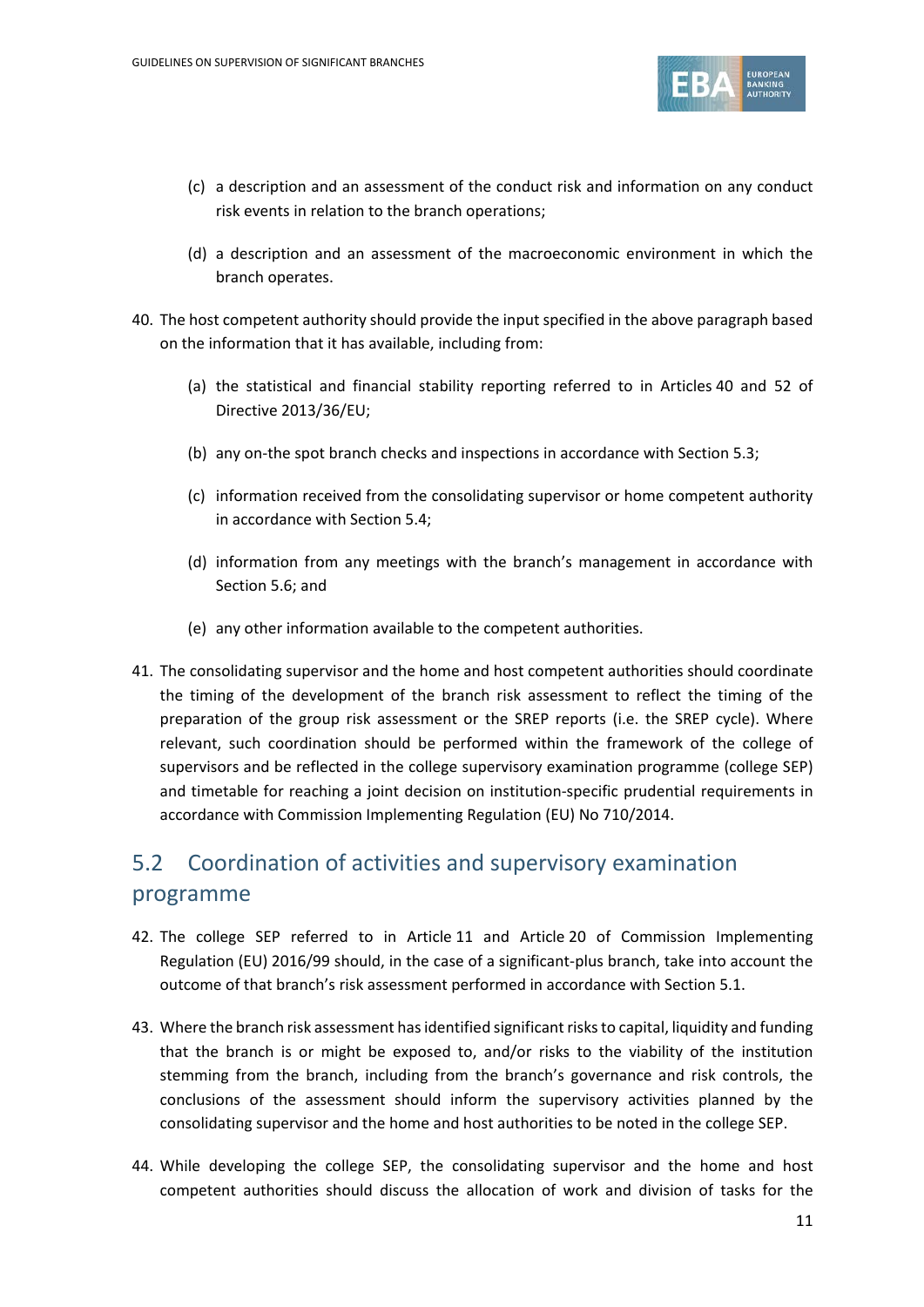

performance of the planned supervisory activities concerning the significant-plus branch and they should explore the opportunities for some of these activities to be performed jointly by the home and host competent authorities.

45. In order to avoid duplication of supervisory tasks and duplication of information requests to the supervised institution concerning the significant-plus branch, the home and host competent authorities should consider when developing the college SEP the appropriate allocation of tasks, as specified in Section 5.8.

# 5.3 On-the-spot checks and inspections of significant-plus branches

- 46. Without prejudice to Article 52 of Directive 2013/36/EU, on-the-spot checks and inspections of branches, to the extent that they are planned in advance, should be included in the college SEP developed in accordance with Articles 16 and 31 of Commission Delegated Regulation (EU) 2016/98.
- 47. In order to ensure that the consolidating supervisor and the home and host competent authorities have an overview of planned on-the-spot checks and inspections of branches, even those that are not performed on a joint basis, and to avoid unnecessary duplication of supervisory efforts and requests to institutions, the college SEP should, as far as practicable, include information on all such activities organised by either the home or the host competent authority, and their scope, timing and planned resources.
- 48. When the consolidating supervisor or the home or host competent authority decides on the timing of jointly performed activities, the authority initiating and organising the activities should take due consideration of the participating authorities' needs in terms of resources and supervisory cycles, and in particular the SREP cycle.
- 49. On-the-spot checks and inspections in a branch that have not been originally planned but are initiated during the year should be communicated from one authority to the other without undue delay, and duly reflected in the updated college SEP.
- 50. The consolidating supervisor and the home and host competent authorities should ensure that the number of on-the-spot checks and inspections for significant-plus branches on a yearly basis is higher than for other types of branches.
- 51. A competent authority initiating an on-the-spot check or inspection (the initiator) in a significant-plus branch should apply the following process:
	- (a) The initiator should invite the other authority to participate in the performance of the activity ensuring that the decision about the activity has been made in a reasonable timeframe allowing competent authorities to organise their participation (generally six weeks in advance of the start of the activity in the case of a pre-planned activity, but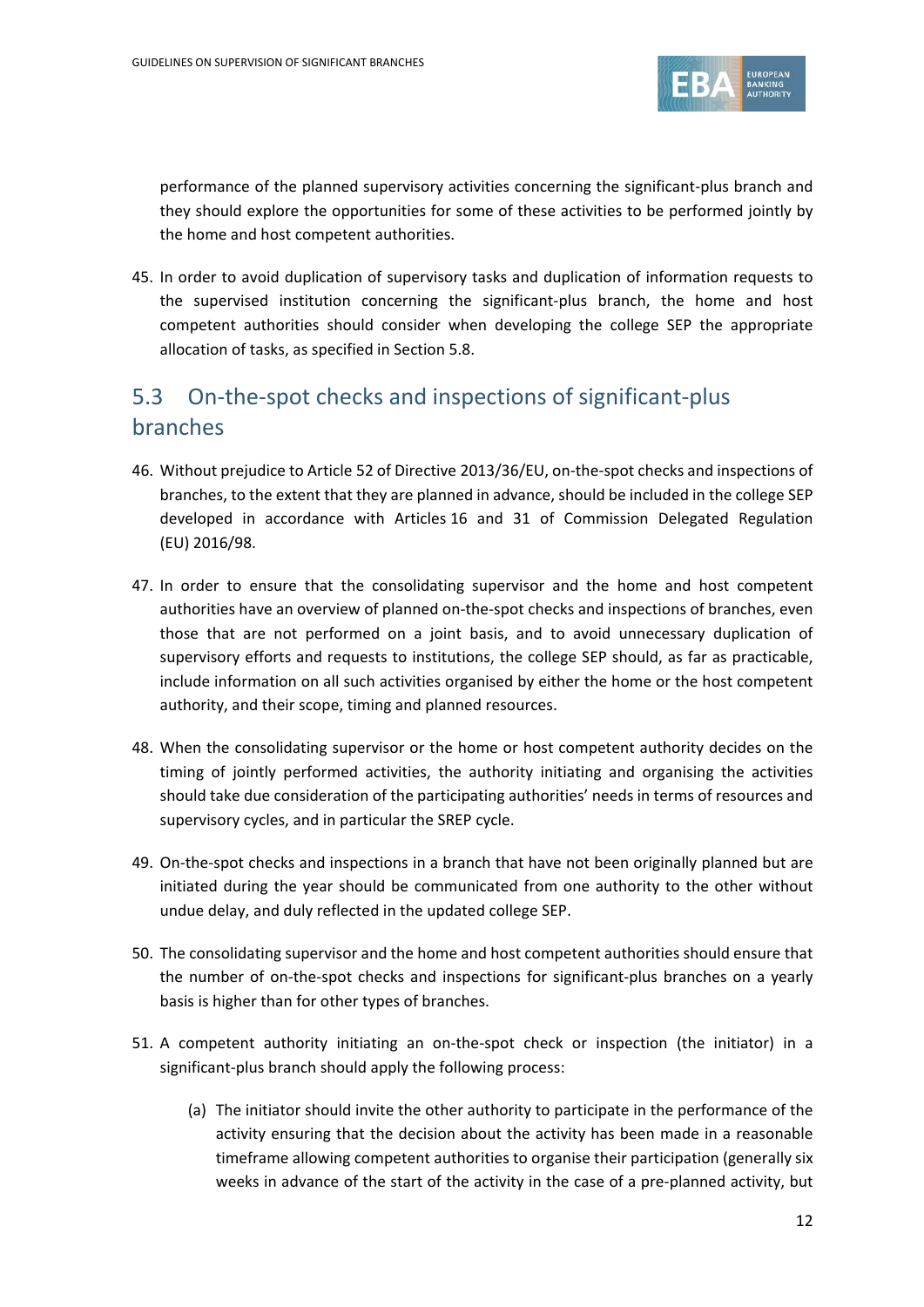

shorter notice might be sufficient in the case of an extraordinary activity). When doing so, the initiator should inform the invited authority about the scope of the activity in order to allow it to make an informed decision.

- (b) The authority receiving the invitation should confirm its participation without undue delay, and at the latest within one week of receipt of the invitation referred to in point (a), unless the on-the-spot check or inspection is of an urgent nature, in which case the authority receiving the invitation should confirm its participation within a reasonable timeframe set by the other authority, in light of the particular circumstances warranting an on-the-spot check or inspection.
- (c) Where the authority receiving the invitation decides to participate in the activity:
	- i. the initiator should, to the extent possible, schedule the activity, including the timing of the meetings organised within the performance of the activity, with due consideration to the availability of the participating authority;
	- ii. the initiator should ensure that information relevant to the performance of the activity is made available to the participating authority, subject to the national law of the Member State where the check or inspection is carried out;
	- iii. the initiator should draft a report summarising the findings of the on-the-spot check or inspection and should allow reasonable time for the participating authority to comment within a specified timeline to enable the timely finalisation of the report;
	- iv. the authorities participating in the activity should strive to reach agreement on the report summarising the findings of the on-the-spot check or inspection before communicating the report to the institution and, where appropriate and in line with the administrative procedures, the branch;
	- v. once the authorities participating in the activity finalise the report, the consolidating supervisor or the home competent authority should have it communicated to the institution or the group and, where appropriate and in line with the administrative procedures, the host competent authority should have it communicated to the management of the branch;
	- vi. where the authorities participating in the activity fail to reach agreement on the report summarising the findings of the on-the-spot check or inspection, the authority initiating and organising the activity remains responsible for the finalisation of the report and its communication to the institution or to the management of the branch.
- (d) Where the authority receiving the invitation decides not to participate in the activity, the initiator should draft the report summarising the findings of the on-the-spot check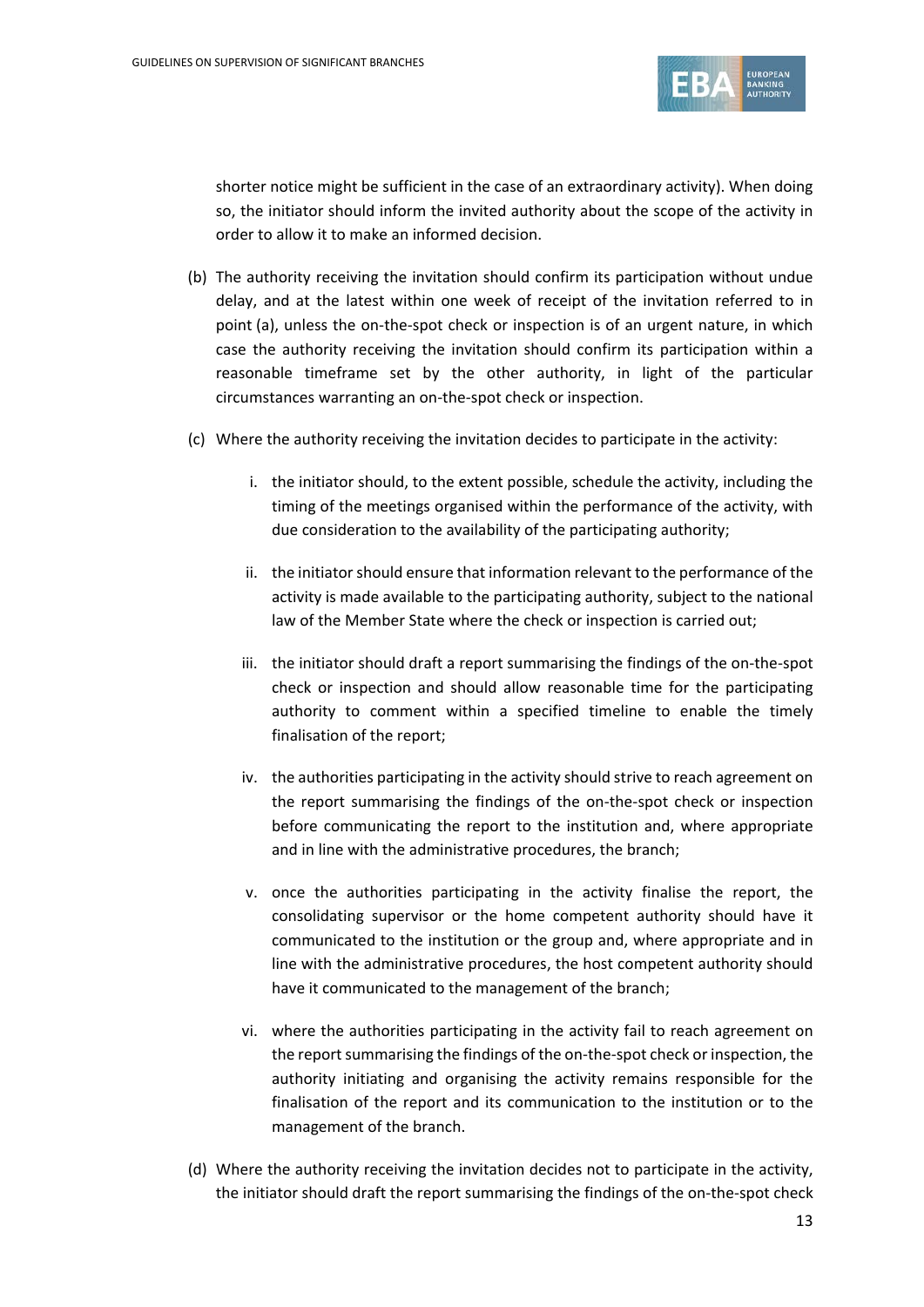

or inspection and inform the consolidating supervisor and the home or host competent authority about the final findings as communicated to the institution and to the branch. Where an on-the-spot check or inspection of a branch is performed by the host competent authority and the consolidating supervisor or the home competent authority decides not to participate in the activity, the host competent authority should inform the consolidating supervisor and the home competent authority about the findings before communicating them to the branch.

52. The consolidating supervisor or the home competent authority should invite the host competent authority to participate in on-the-spot checks or inspections carried out at an institution when such activities are relevant to significant-plus branches (in particular, this should include meetings with the group's or the institution's management on issues concerning such branches; see also Section 5.6).

# 5.4 Information needed for the supervision of significant-plus branches

- 53. Without prejudice to the provisions of Commission Delegated Regulation (EU) No 524/2014 and Commission Implementing Regulation (EU) No 620/2014, the consolidating supervisor and the home and host competent authorities involved in the supervision of significant-plus branches should ensure that they share, by means of making available on their own initiative or upon request, all the information pertaining to the group, the institution or the branch that is adequate, accurate and relevant for the branch's effective and efficient supervision as set out in these guidelines.
- 54. When assessing the relevance of a particular piece or set of information, the consolidating supervisor and the home and host competent authorities should, in a proportionate manner and on a risk basis, endeavour to anticipate the impact of such information on the following:
	- (a) the activities of the branch;
	- (b) the governance and organisation of the branch, the institution or the group as a whole;
	- (c) the potential impact on the financial stability of any Member State, including that where the branch operates;
	- (d) the potential relevance of the information for the host competent authority's decision regarding the imposition of the general good conditions in relation to the branch, the activities in the host Member State; and
	- (e) the potential impact of the risks taken by the institution through the significant-plus branch on the institution and its viability.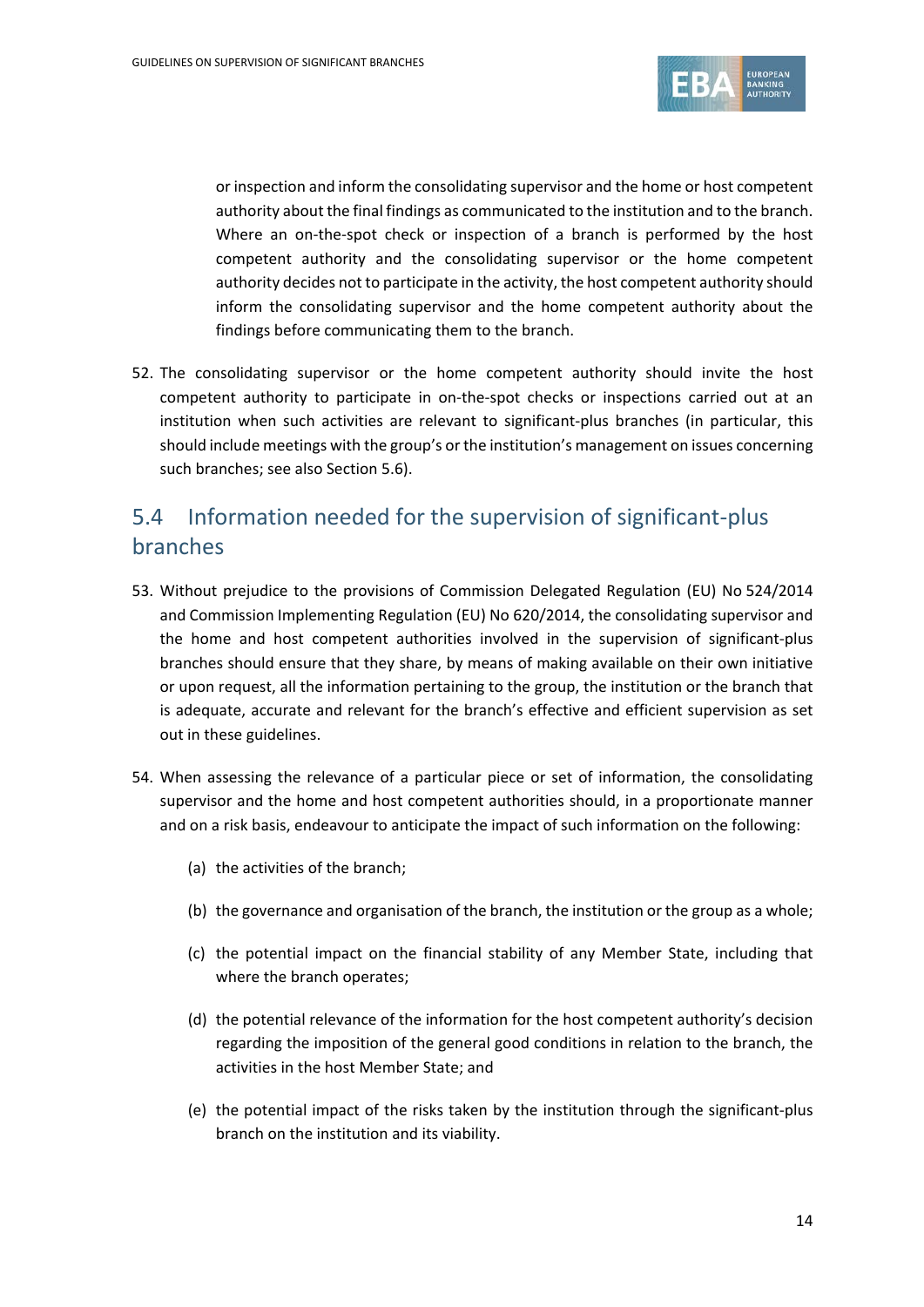

- 55. The consolidating supervisor and the home and host competent authorities should, without prejudice to the provisions of Commission Delegated Regulation (EU) No 524/2014 and Commission Implementing Regulation (EU) No 620/2014, ensure that they share at least, in a proportionate and appropriate manner, adequate information on the following items:
	- (a) internal and, where available, external audit reports and the institution's internal risk reports focusing on the branch's position within the institution and on the risks taken by the institution through the significant-plus branch;
	- (b) liquidity reports from the institution collected in accordance with Article 415 of Regulation (EU) No 575/2013;
	- (c) any relevant information that either the home or host competent authority obtained from the institution while developing the branch risk assessment in accordance with Section 5.1 of these guidelines;
	- (d) reports summarising the findings of on-the-spot checks and inspections of the branch undertaken either by the consolidating supervisor or the home or host competent authority in accordance with Section 5.3 of these guidelines, focusing on the branch's position within the group and on the risks taken by the institution through the significant-plus branch;
	- (e) information on branch-specific supervisory and other measures taken or planned by the consolidating supervisors or the home competent authority (see also Section 5.5);
	- (f) any precautionary measures taken by the host competent authority based on Article 43 of Directive 2013/36/EU and measures taken based on Article 50(4) of that Directive (see also Section 5.5);
	- (g) information on upcoming major changes affecting the branch, such as changes in the IT system or business model of the institution, and any relevant business continuity and contingency arrangements;
	- (h) information regarding operational events, including any substantial faults or disruptions in services provided to customers, in payment services or in IT systems insofar as relevant to the branch, including cyber or information security attacks and threats, as well as disruptions or faults damaging or jeopardising the capacity of the branch to continue its business activities or fulfil its obligations as a payment systems and payment services provider;
	- (i) information regarding strategies or business plans relating to the future operations of the branch, including but not limited to any offering of significant new products or services not covered by Article 39 of Directive 2013/36/EU;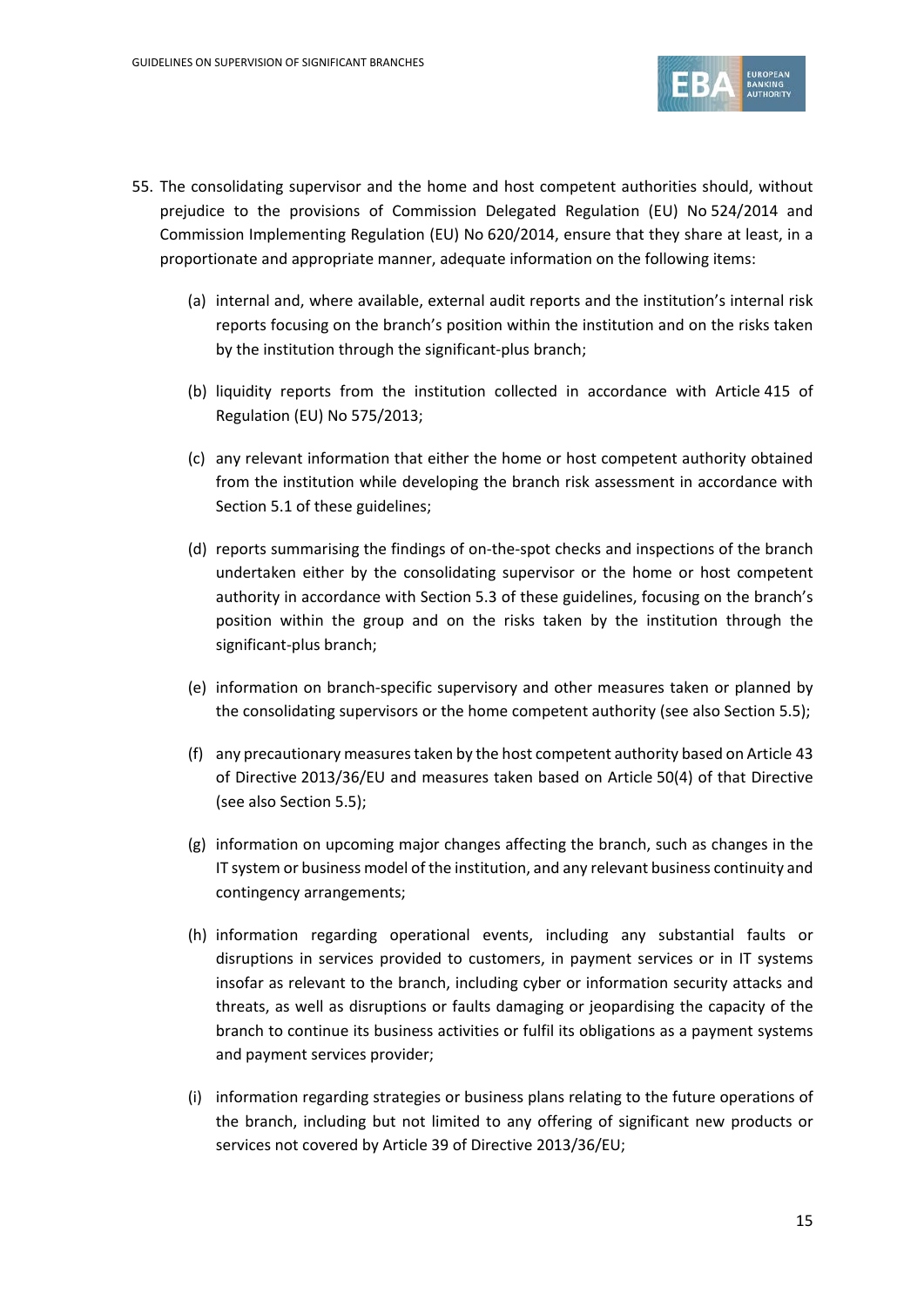

- (j) documentation emanating from the application of Articles 143, 151(4) and (9), 283, 312 and 363 of Regulation (EU) No 575/2013;
- (k) information relevant to the assessment of the group recovery plan or the institution's plan.
- 56. Such information should be exchanged in a timely manner and in written or electronic form, as far as possible making use of secure means of communication, aiming to facilitate the performance of the relevant supervisory tasks in an efficient and effective way.
- 57. In liquidity stress situations, the competent authorities should notify each other in accordance with the requirements of Article 17 of Commission Delegated Regulation (EU) No 524/2014 and following the procedure set out in Commission Implementing Regulation (EU) No 620/2014, and, in providing the information specified in Article 17(3) of Commission Delegated Regulation (EU) No 524/2014, should explain the expected impact of the stress on the liquidity of the institution and provide the latest available liquidity ratios in the domestic currency of the institution's home Member State and in all other currencies that are material for the institution.

#### 5.5 Application of supervisory measures and sanctions

- 58. The consolidating supervisor or the home competent authority should apply supervisory measures as provided for in Articles 104 and 105 of Directive 2013/36/EU to the institution based on the SREP findings and the specific findings of the branch risk assessment when measures are applied in relation to the risks taken by the institution through a significant-plus branch or deficiencies identified in such a branch.
- 59. Without prejudice to Article 41 of Directive 2013/36/EU, the consolidating supervisor and the home and host competent authorities should coordinate the application of supervisory measures and precautionary measures taken in relation to the significant-plus branch, within the framework of colleges of supervisors, considering in particular the following:
	- (a) the type of the measures to be taken;
	- (b) the timing of the measures and their duration;
	- (c) the scope of the measures in terms of the exposures concerned or governance or any other relevant issues, or individuals, if addressed to individuals; and
	- (d) links to the supervisory findings highlighted in the branch risk assessment.
- 60. The consolidating supervisor and the home and host competent authorities should regularly inform each other about any macroprudential measures, or any other measures applied to institutions or branches for the purpose of safeguarding financial stability, that might be relevant to the institution or the significant-plus branch.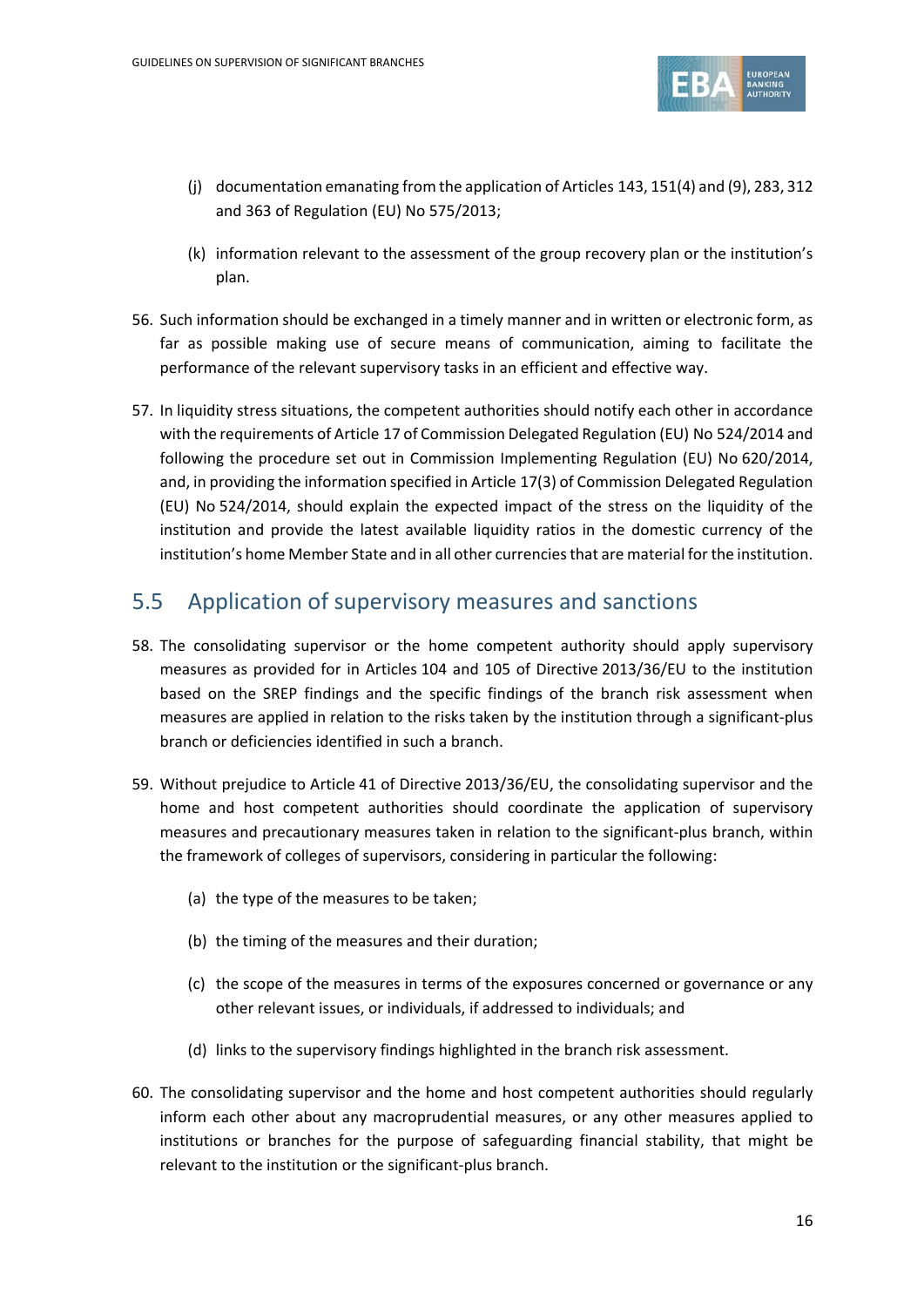

- 61. The consolidating supervisor or the home competent authority should consider the information regarding macroprudential measures received in accordance with the previous paragraph for the purpose of deciding whether to extend the measures to the entire institution under the provisions on voluntary reciprocity for macroprudential measures set out by the European Systemic Risk Board (ESRB)<sup>[8](#page-17-0)</sup>.
- 62. When deciding on reciprocating macroprudential measures applied in a host Member State to an institution operating through a branch, the consolidating supervisor or the home competent authority should also consider the following:
	- (a) the type, scope and nature of the macroprudential measures, and whether they are 'Pillar 1 type measures' (e.g. changes to risk weights in accordance with Article 124 of Regulation (EU) No 575/2013) or 'Pillar 2 type measures' (e.g. a risk weight floor applied in accordance with Article 103 of Directive 2013/36/EU);
	- (b) the scope and nature of the operations of the branch, and in particular whether its operations or exposures would have been affected by the macroprudential measure, if operations or exposures were undertaken by an institution when operating in the host Member State through a subsidiary rather than a branch;
	- (c) the macroprudential framework and any existing macroprudential measures in the home Member State that are applicable to the institution (and therefore to its branches), and whether these are aimed at addressing the same risk as the measures applied by the host competent authority;
	- (d) the recommendations of the ESRB setting minimum standards for reciprocity in macroprudential matters<sup>[9](#page-17-1)</sup>.

# 5.6 Communication framework for a significant-plus branch

- 63. The consolidating supervisor and the home and host competent authorities should strive to ensure that the messages communicated to the institution or the group concerning the branch are consistent. To this end, the consolidating supervisor and the home and host authorities should ensure that they have consulted each other before issuing any form of formal communication to the group or institution pertaining to the branch.
- 64. When communicating with the significant-plus branch, and in particular requesting information needed for the performance of its tasks in accordance with the applicable legislation, including these guidelines, the host competent authority should duly inform and coordinate with the consolidating supervisor or the home competent authority.

<span id="page-17-0"></span><sup>&</sup>lt;sup>8</sup> See the ESRB's Recommendation on the assessment of cross-border effects of and voluntary reciprocity for macroprudential policy measures (ESRB/2015/2).

<span id="page-17-1"></span> $9$  Ibid.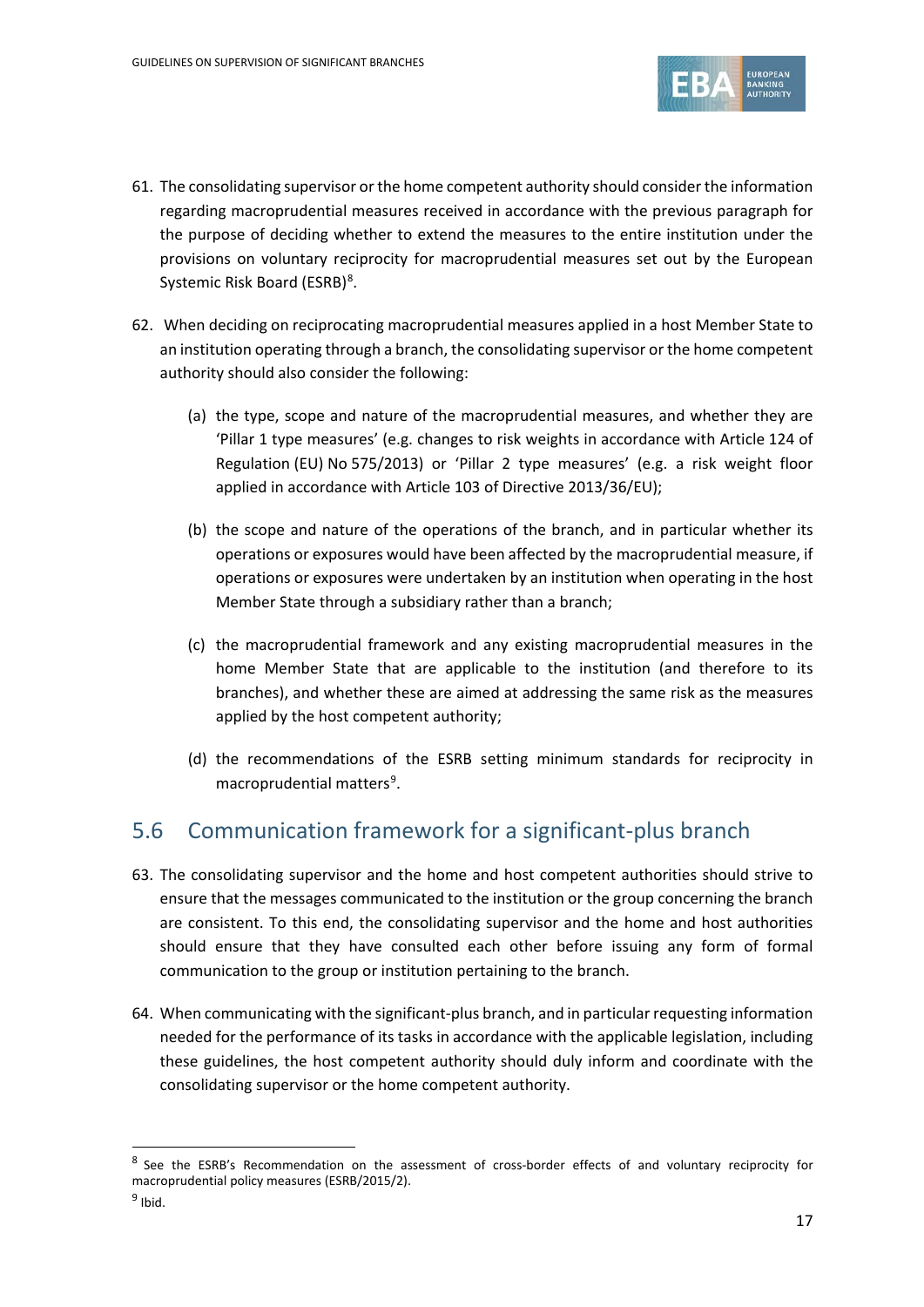

- 65. At a minimum, the consolidating supervisor and the home and host competent authorities should organise a joint annual meeting with the branch management, where possible attended also by the representatives of the senior management of the institution, to discuss the following:
	- (a) the financial performance of the branch at year-end and any forecasts for the branch's performance in the medium term;
	- (b) the business strategy of the branch and how the branch will contribute to and implement the strategy of the institution;
	- (c) the branch's main activities and its relevant risks; and
	- (d) the supervisory findings concerning the operations of the branch and actions taken or to be taken by the institution to remedy the relevant issues.
- 66. If either the consolidating supervisor or the home or host competent authority is not able to participate in this joint meeting, the relevant authorities should inform the others accordingly, and the authorities should share the conclusions of the meeting and discuss any follow-up actions.
- 67. The consolidating supervisor and the home and host competent authorities should agree on the form and frequency of joint meetings with the senior management of the institution to discuss issues more specifically relevant to the significant-plus branch or issues that may potentially affect the branch.
- 68. These joint meetings with the institution and with the branch management should be duly reflected in the college SEP.

# 5.7 Roles and responsibilities of home and host authorities in the assessment of the recovery plan

- 69. Within the process for the assessment of the recovery plan in accordance with Article 6(2) of Directive 2014/59/EU or the process for the assessment of the group recovery plan in accordance with Article 8(1) of that Directive, and also considering the requirements of the EBA's *Recommendation on the coverage of entities in the group recovery plan* [10](#page-18-0) , the consolidating supervisor or the home competent authority should consult with the host competent authority of significant branches in accordance with Articles 6(2) and 8(1) of Directive 2014/59/EU.
- 70. To facilitate this consultation, the consolidating supervisor or the home competent authority should share the group recovery plan or the institution's plan, respectively, with the host competent authority in accordance with the timeline established in the college of supervisors

<span id="page-18-0"></span><sup>10</sup> EBA/Rec/2017/02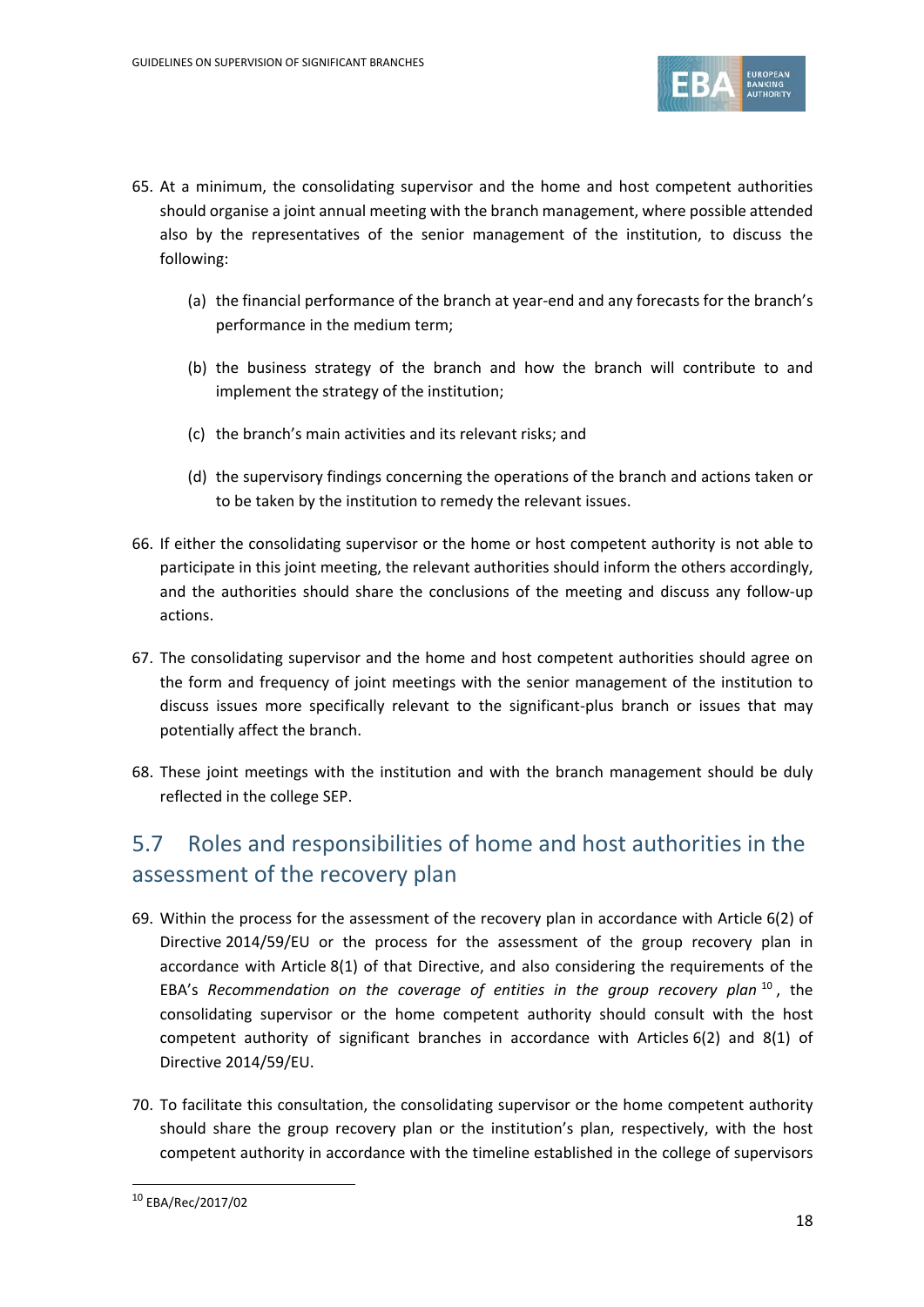

for the assessment of the recovery plan and a joint decision on the assessment of the group recovery plan. Furthermore, the consolidating supervisor or the home competent authority should seek input from the host competent authority of the significant-plus branch to facilitate the assessment of the group recovery plan or institution's recovery plan.

- 71. The host competent authority should provide its input to the assessment of the group recovery plan or institution's recovery plan within the timeline established by the college of supervisors. This input could take the form of general comments on the plan. In addition, the host competent authority should provide comments on the parts of the plan related to the significant-plus branch or comments concerning omissions affecting the coverage of the branch taking into account the requirements of the EBA's *Recommendation on the coverage of entities in the group recovery plan[11](#page-19-0)*. The host competent authority should also inform the consolidating supervisor and the home competent authority of any aspect of recovery planning relevant to the branch.
- <span id="page-19-0"></span>72. The input from the host competent authority to the consolidating supervisor or the home competent authority should include the following information, taking into consideration whether the branch has been determined to be significant-plus because of its importance for the group or institution, or because it is systemically important in the host Member State:
	- (a) an assessment of how the institution or the group has performed the analysis of critical functions and core business lines with reference to a description of the significant-plus branch and mapping of critical functions and core business lines to that branch;
	- (b) an opinion on the institution's or the group's strategy on and approach to the significant-plus branch and an analysis of legal and operational interconnectedness, as well as of existing arrangements, in particular resulting from the conditions indicated by the host competent authority in the interest of the general good;
	- (c) a description of the main activities and services provided by the significant-plus branch;
	- (d) an analysis of how and when the significant-plus branch may apply, under the conditions described in the plan, for the use of central bank facilities, as well as of the assets that are expected to qualify as collateral;
	- (e) an assessment of the credibility of recovery options, governance/escalation procedures, scenarios and indicators regarding the significant-plus branch, for example if it is considered to be part of divestment or other recovery options assumed by the institution or the group;
	- (f) information on material risks that the significant-plus branch may cause for the institution or dependencies that the institution may have on the branch, or on risks or dependencies between the branch and local market participants;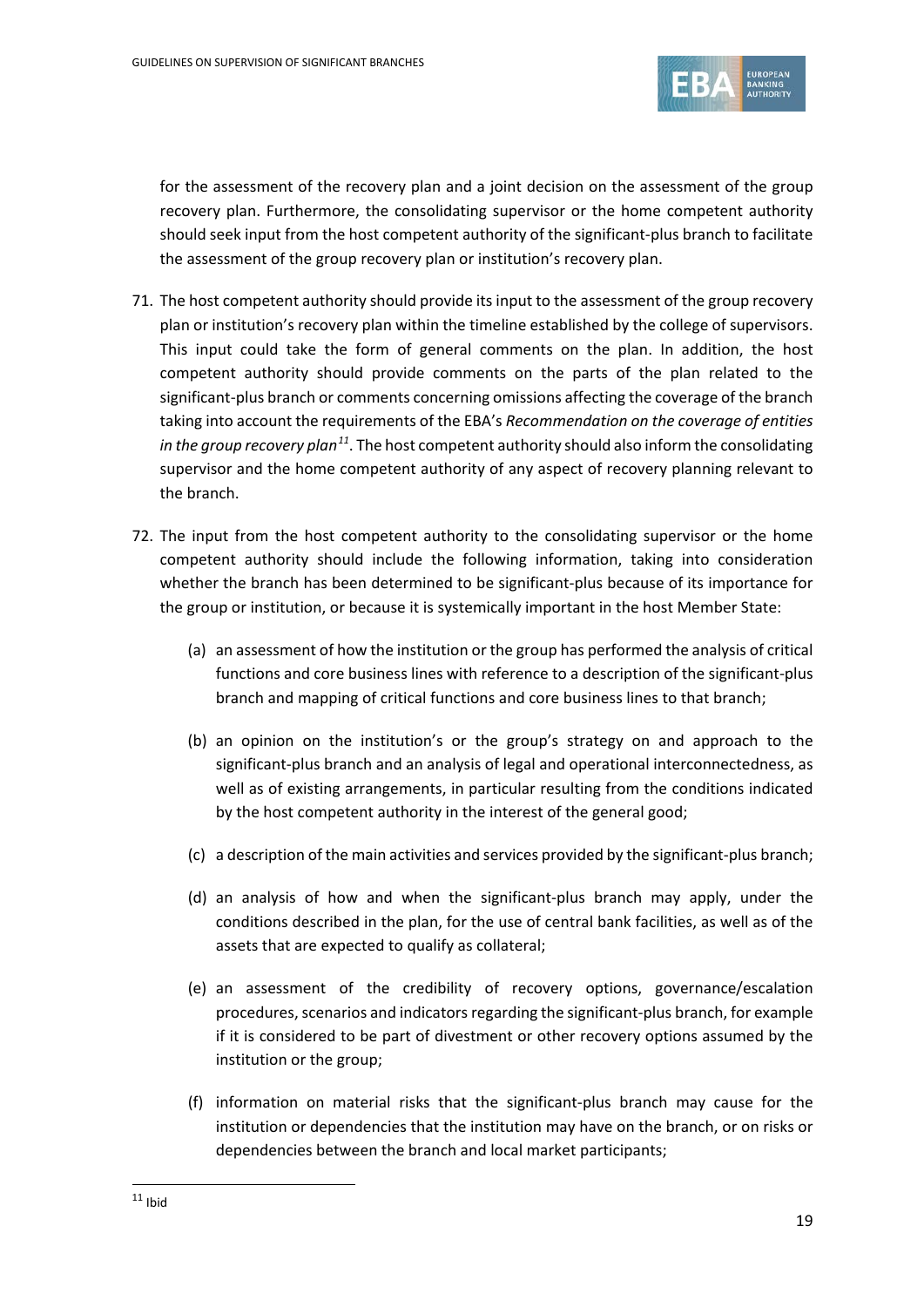

- (g) an overall assessment of the degree to which the group recovery plan or institution's plan adequately covers the significant-plus branch;
- (h) information on any other issues relevant for the assessment of the completeness, quality and overall credibility of the plan.
- 73. The consolidating supervisor and the home competent authority should prepare the overall assessment of the group recovery plan or institution's recovery plan in accordance with the requirements of Commission Delegated Regulation (EU) 2016/1075, reflecting the input received from the host competent authority in accordance with paragraph 72. The consolidating supervisor or home competent authority should further consult on the overall assessment report with the host competent authority.
- 74. The consolidating supervisor and the home and host competent authorities should endeavour to ensure that all discussions, consultations and deliberations concerning the assessment of the (group) recovery plan take full account of the timeline for the assessment of that plan set out within the college context.
- 75. When material deficiencies or impediments identified in the plan relate to the significant-plus branch, such deficiencies and impediments should be duly reflected in the (group) recovery plan's assessment process, including in the pertinent joint decision. Any communication with the (EU parent) institution or the branch on these matters should be duly coordinated between the consolidating supervisor and the home and host competent authorities within the operational framework of the college.

### 5.8 Allocation of tasks among competent authorities

- 76. The consolidating supervisor and the home and host competent authorities should ensure that the operational framework of the college of supervisors not only enables but also achieves an efficient and effective allocation of tasks among all authorities involved in supervising a significant-plus branch in accordance with these guidelines.
- 77. For that purpose, the consolidating supervisor or the home competent authority should regularly assess whether an efficient and effective task allocation that enables supervision of the significant-plus branch in accordance with these guidelines has been achieved and, if not, propose improvements to the college's operational framework by means of an amendment to the written arrangements or to the college SEP.
- 78. The task allocation mechanism established within the college operational framework should be deemed efficient and effective when it achieves the following objectives:
	- (a) it avoids unnecessary duplication of tasks, optimises supervisory resources, employs all available intelligence and expertise, and removes unnecessary burdens on the supervised institutions;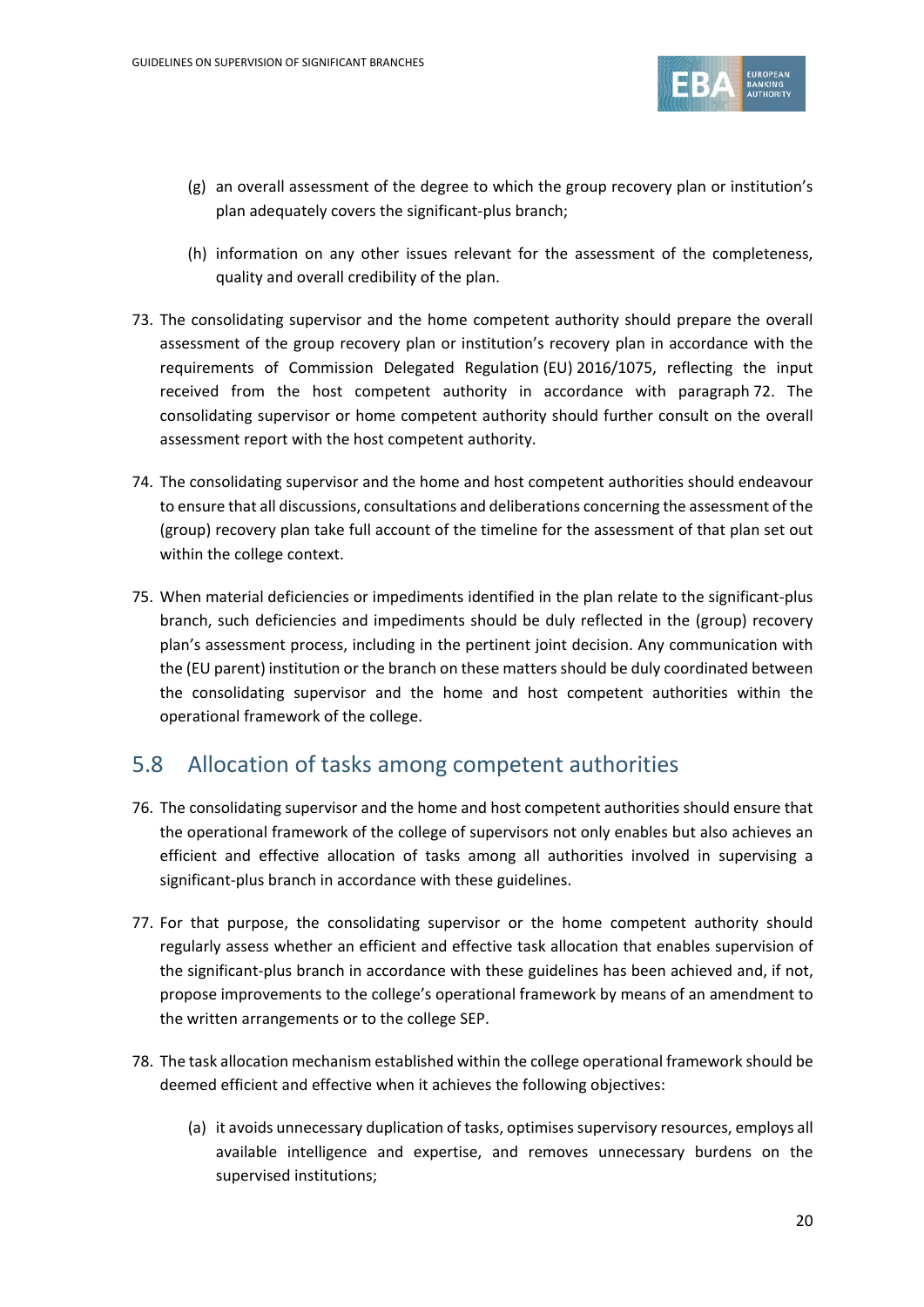

- (b) it reflects supervisory expertise in terms of technical skills or knowledge of the local market, ensuring that each competent authority performs the tasks it is best placed to perform;
- (c) it reflectsthe manner in which a supervised entity that operates on a cross-border basis through significant-plus branches is organised and is proportionate to the nature, scale and complexity of the supervised entity concerned;
- (d) it is well suited to the supervision of an institution considering its management organisation (i.e. centralisation/decentralisation) and in terms of the organisation of its business lines.
- 79. The consolidating supervisor and the home and host competent authorities should agree on the terms of the task allocation and duly reflect them in the college's written coordination and cooperation arrangements. The college should be duly informed of the existence and, where relevant, the outcome of the allocation arrangements.
- 80. Where dissenting views on the task allocation mechanism arise among the authorities and agreement is prevented, the authorities should file with the EBA a request as referred to in Article 31(c) of Regulation (EU) No 1093/2010 along with all information necessary for the EBA to form an opinion on the disputed issues and assist the authorities in coming to a common conclusion. All the competent authorities involved should take into account the EBA's opinion and settle the issue accordingly.
- 81. At a minimum, these terms should detail the following:
	- (a) the specific activities to be allocated to each authority;
	- (b) the relevant applicable legal framework;
	- (c) the roles and the responsibilities of the authorities involved, especially where task allocation is different from task allocation under Regulation (EU) No 575/2013 and Directive 2013/36/EU following an agreement on the delegation of tasks;
	- (d) the type of information to be exchanged among supervisors for the performance of the tasks;
	- (e) the language, frequency and means/form of the information to be exchanged;
	- (f) the standards under which tasks should be executed;
	- (g) possible feedback, advice or instructions from one authority to the other;
	- (h) the working methods to be used;